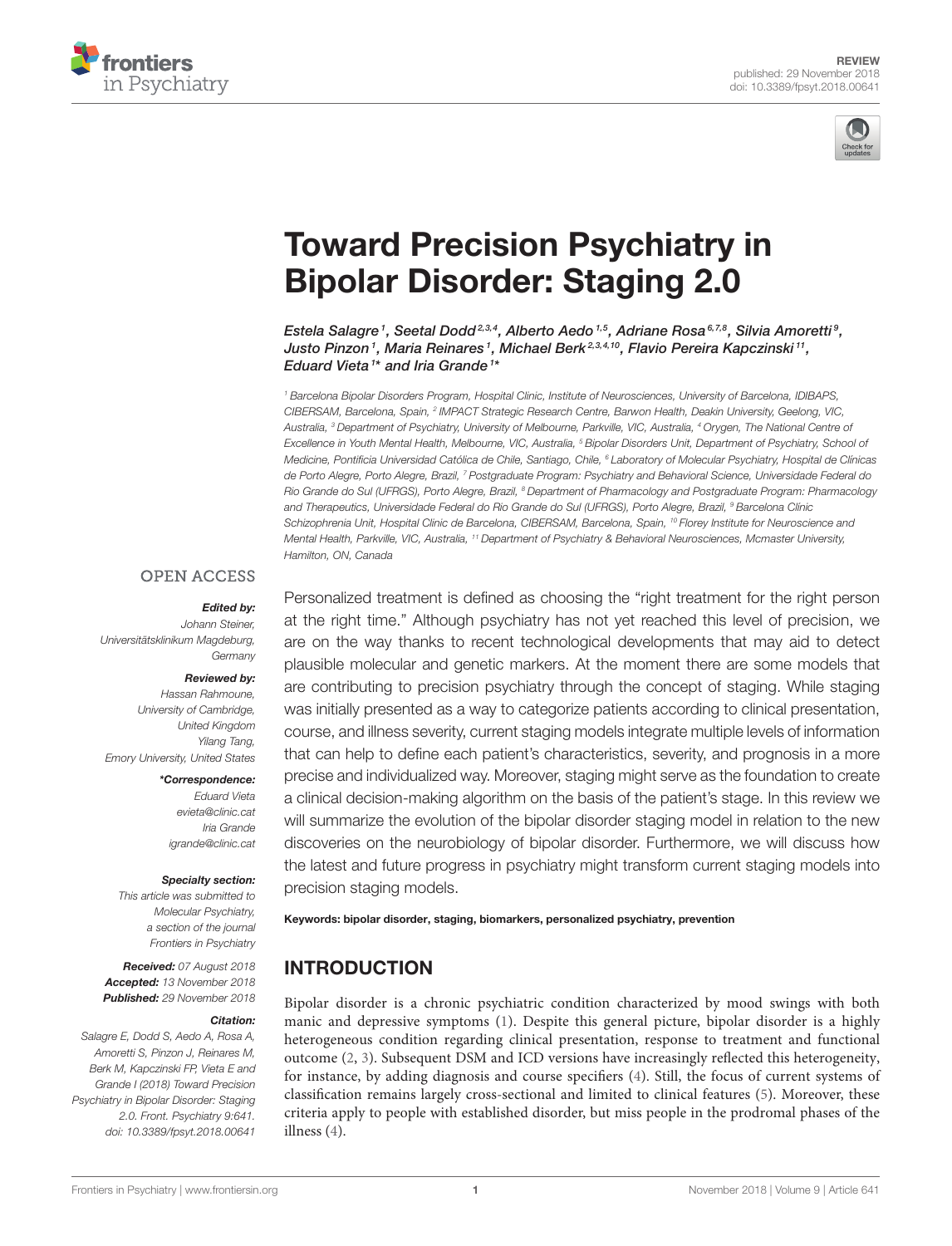Emerging data points to the need of a broader approach to bipolar disorder. There is increasing evidence that bipolar disorder is a neuroprogressive disorder, meaning that longer duration of the disease entails more pronounced changes at the clinical and neuropathological level, which may lead to treatment refractoriness and neuropsychological deficits (6, 7). Moreover, several studies support the notion of a prodromal stage before illness onset (8). In an attempt to introduce a longitudinal perspective of the illness in the diagnostic process which would include the earliest phases of bipolar disorder and guide treatment and prognosis, some authors have suggested incorporating the staging model in psychiatry (9–13).

The staging model is based on the concept that an illness progresses following an identifiable temporal progression, from at-risk or prodromal stages to chronic ones (10). Moreover, considering the neuroprogressive course of psychiatric disorders, the staging model assumes that treatment needs and response may differ according to stage. While early stages of the disease might show a better response to simpler treatment regimens, chronic stages might need more complex treatments and still show less clinical improvement (14). Consequently, defining the stage in which the patient is located may help clinicians to choose the treatment that is better adapted to the patient's needs (14). Additionally, the administration of a timely treatment precisely adapted to the stage in which the patient is located might modify or even prevent the progression to subsequent stages of the disease (10).

The staging model in bipolar disorder has been in constant development since its introduction in psychiatry. As new evidence on bipolar disorder has emerged, staging models were refined according to these new findings. In spite of this, experts supporting the staging model still warn that this model gives a standard vision of the progression of the disorder that might not suit every patient (15, 16).

New advances in the field of biological markers (e.g., molecular and neuroanatomical markers of illness vulnerability and/or progression), genetics (e.g., genetic markers or pharmacogenomics) or computer science (e.g., machine learning approaches) might provide current staging models of a higher level of precision regarding diagnosis, prognosis, and treatment choice (15, 16), allowing a more personalized approach to the patient.

The aim of this review is to summarize the evolution of the staging model in bipolar disorder in relation to the new discoveries on the course and neurobiology of the disease. Furthermore, we will discuss how the latest and ongoing progresses in psychiatry might transform current staging models into precision staging models.

# THE EVOLUTION OF STAGING MODELS IN BIPOLAR DISORDER

# The Dawn of Staging in Psychiatry: Fava and Kellner Staging Model (1993)

Fava and Kellner, in 1993, first proposed the application of the concept of staging to psychiatric disorders (9), as staging had shown to be useful in other complex diseases potentially severe if untreated, such as diabetes mellitus, cardiovascular diseases and neoplastic diseases. However, their staging model faced a major limitation in psychiatry research, which was the dearth of longitudinal studies assessing the progression of psychiatric disorders and the scarce data available on prodromal symptoms.

As a result, the staging model proposed by Fava and Kellner did not focus on the longitudinal course of bipolar disorder, but described the different stages that can be seen in a manic episode based on symptom severity (**Table 1**). Although their model referred only to the manic phase of the disease, Fava and Kellner provided the basis for future staging models in psychiatry.

# The Spread of the Concept of Staging in Psychiatry: McGorry et al. (10)

In 2006, McGorry and colleagues introduced a staging model which highlighted the longitudinal course of psychiatric diseases in the psychotic spectrum, also integrating mood disorders (10). They underlined that the staging model does not imply that every patient needs to go through every stage. The main characteristic of McGorry and colleagues' model is that it is built on evidence on major psychiatric disorders jointly and not exclusively on data on bipolar disorder. Importantly, compiling evidence emerging from research on neurobiological correlates of psychotic disorders, allowed McGorry and colleagues to go one step forward and include some biological and endophenotypic markers in the earlier stages of their model (**Table 1**). They warned, though, that evidence on biological markers arose from studies that evaluated patients with long-established disease, raising the question whether these biological markers were inherent to psychiatric disorders or a consequence of illness duration.

They also incorporated some indicators of illness extent and progression -that is, functioning and cognitive impairmentin their staging model. They defended the importance of addressing social adaptation when assessing patients, as they noted that a person who already presents a great deal of collateral academic or social damage at illness onset may be less likely to respond to treatment and hence is more prone to have a worse prognosis. McGorry and colleagues have continued to progress a transdiagnostic staging model, arguing that the early stages are non-specific, although the later courses of different major psychiatric disorders can have divergent course and outcome patterns (17).

# New Insights on Bipolar Disorder Progression: Berk et al. (11)

Although similar to and adapting from McGorry and colleagues' model (10), Berk and colleagues' model focused exclusively on bipolar disorder (11). At that moment, a growing body of evidence on a prodromal state for bipolar disorder started to appear (11). Besides identifying risk factors for bipolar disorder, mainly a positive family history of mood disorder and stressful life events (18–20), emerging studies on high-risk youth described a series of prodromal symptoms (21–23), therefore supporting the notion of a traceable at-risk stage.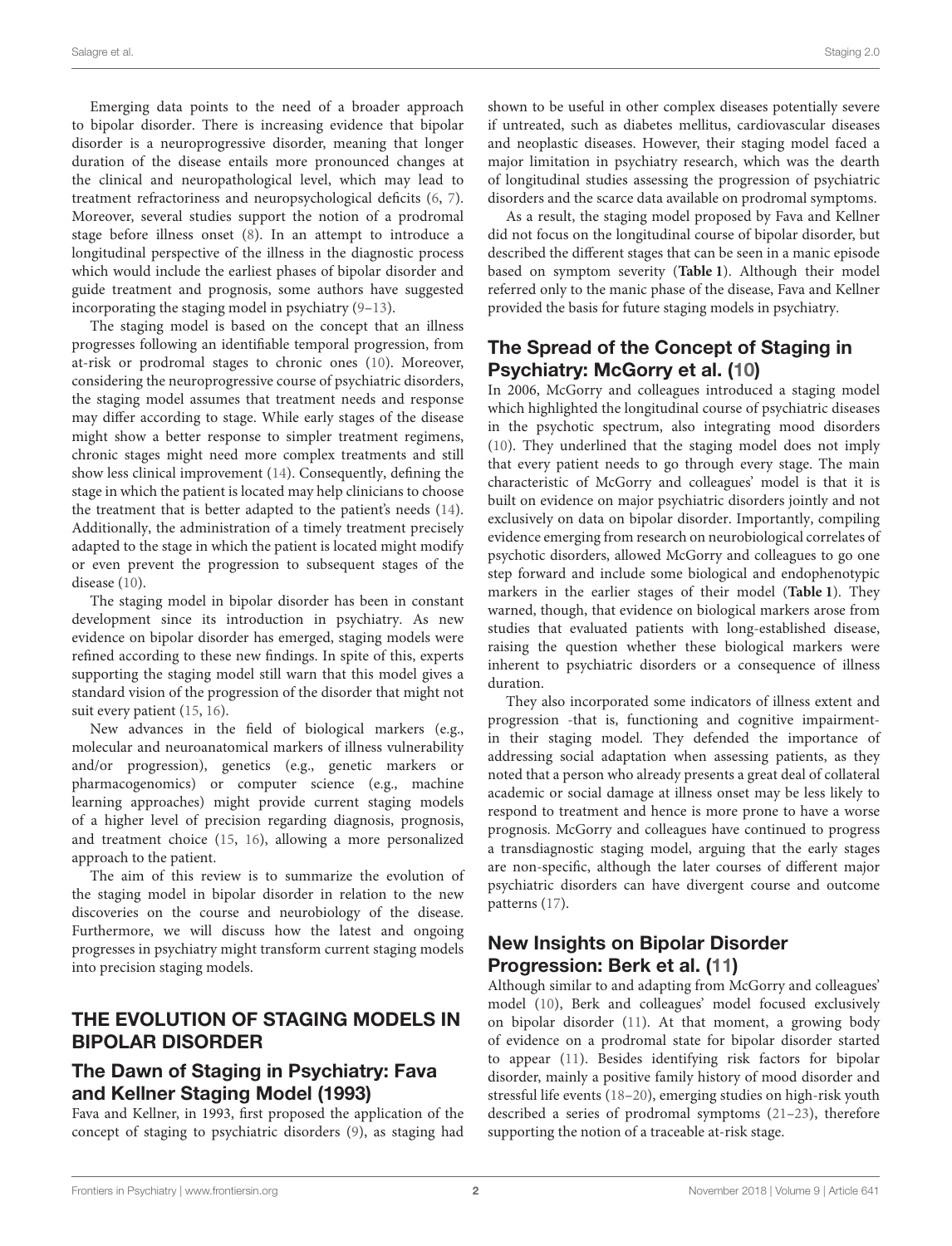|                   | Fava and Kellner (9)                                                                           | McGorry et al. (10)                                                                                                                                                                                                                                                                                                  | Clinical stage definition<br>Berk et al. (11)                                                                                           | Kapczinski et al. (12)                                                                                                                                                 | Duffy (13)                                                                                                                                                                                                                                                                                        |
|-------------------|------------------------------------------------------------------------------------------------|----------------------------------------------------------------------------------------------------------------------------------------------------------------------------------------------------------------------------------------------------------------------------------------------------------------------|-----------------------------------------------------------------------------------------------------------------------------------------|------------------------------------------------------------------------------------------------------------------------------------------------------------------------|---------------------------------------------------------------------------------------------------------------------------------------------------------------------------------------------------------------------------------------------------------------------------------------------------|
| stages<br>At-risk | Prodromal manic symptoms<br>(increased self-confidence,<br>energy and elated mood)<br>Stage 1: | Inhibition, Mismatch Negativity, Offactory<br>BIOMARKERS: Trait marker candidates<br>Pursuit Eye Movements, P 50, Niacin<br>Increased risk of psychotic or severe<br>sensitivity, Binocular rivalry, Prepulse<br>e.g., Smooth<br>mood disorder without symptoms<br>and endophenotypes,<br>deficits, etc.<br>Stage 0: | No specific symptoms currently<br>Increased risk of severe mood<br>disorder (e.g., family history,<br>abuse, substance use)<br>Stage 0: | positive family history, mood or<br>anxiety symptoms without<br>At risk for developing BD,<br>criteria for threshold BD<br>Latent Stage:                               | a) Classical Episodic Bipolar: asymptomatic<br>individuals + familial risk for chronic psychotic<br>individuals + familial risk for classical BD or<br>b) Spectrum bipolar: asymptomatic<br>disorders or atypical bipolar disorder.<br>recurrent affective disorders<br>Stage 0:                  |
|                   |                                                                                                | Mild or non-specific symptoms, mild<br>functional change or decline<br>Stage 1a:                                                                                                                                                                                                                                     | Mild or non-specific symptoms<br>of mood disorder<br>Stage 1a:                                                                          |                                                                                                                                                                        | b) Spectrum bipolar: non-specific syndromes<br>a) Classical Episodic Bipolar: non-specific<br>syndromes + familial risk for classical BD or<br>recurrent affective disorders.<br>Stage 1:                                                                                                         |
|                   |                                                                                                | Ultra high risk: moderate but subthreshold<br>changes and functional decline (GAF<70)<br>status, MRI and MRS changes, HPA axis<br>sensitivity, folate<br>symptoms, moderate neurocognitive<br>BIOMARKERS: Niacin<br>dysregulation<br>Stage 1b:                                                                       | Stage 1b: Prodromal features:<br>utra-high risk                                                                                         |                                                                                                                                                                        | risk for chronic psychotic disorders or atypical<br>and neurodevelopmental disorders + familial<br>ß.                                                                                                                                                                                             |
| stages<br>Early   | Hypomania<br>Stage 2:                                                                          | First episode of psychotic or severe mood<br>neurocognitive deficits and functional<br>ptoms,<br>Full threshold disorder with<br>moderate-severe sym<br>decline (GAF 30-50)<br>Stage 2:<br>disorder                                                                                                                  | First-episode threshold mood<br>Stage 2:<br>disorder                                                                                    | Well-defined periods of euthymia<br>without overt psychiatric<br>$\uparrow$ TNF- $\alpha$ , $\downarrow$ 3-NT<br><b>BIOMARKERS:</b><br>symptoms<br>Stage I:            | syndrome + familial risk for chronic psychotic<br>a) Classical Episodic Bipolar: minor mood<br>b) Spectrum bipolar disorder: negative<br>and single episode depressive disorder +<br>familial risk for classical BD or recurrent<br>disorders or atypical BD.<br>affective disorders.<br>Stage 2: |
| stages<br>Mid-    | Manic episode without psychotic<br>Stage 3:<br>features                                        | from first episode<br>Incomplete remission<br>Stage 3a:                                                                                                                                                                                                                                                              | Recurrence of sub-threshold<br>mood symptoms<br>Stage 3a:                                                                               | periods related to comorbidities<br>Symptoms in interepisodic<br>$\downarrow$ TNF- $\alpha$ , $\downarrow$ BDNF,<br><b>BIOMARKERS:</b><br>Stage II:<br>$\uparrow$ 3-MT | b) Spectrum Bipolar: attenuated psychotic<br>a) Classical Episodic Bipolar: recurrent<br>major depressive disorder.<br>syndrome.<br>Stage 3:                                                                                                                                                      |

TABLE 1 | Stage definition according to each staging model.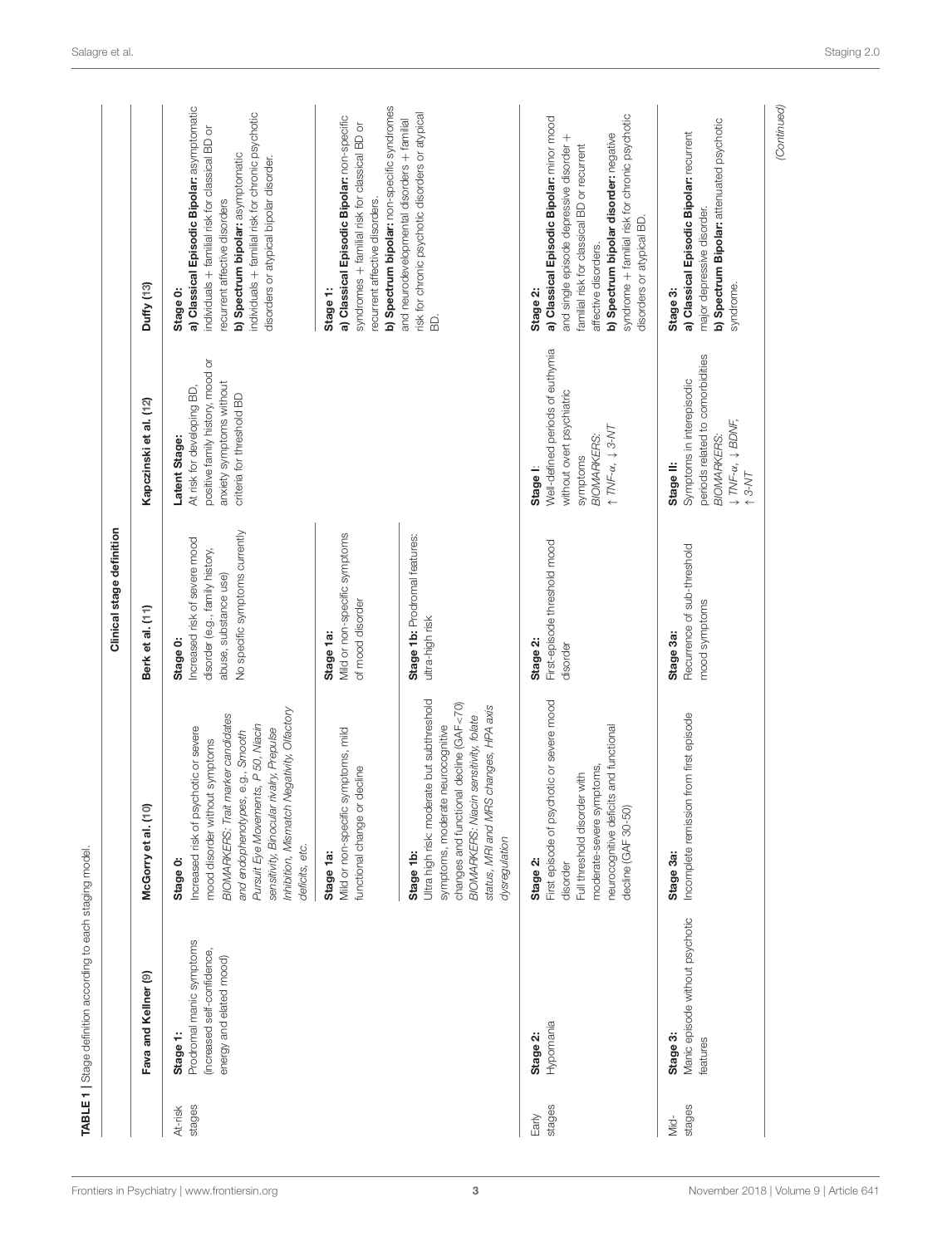|                |                                                      |                                                                                                                                                                                                                                        | Clinical stage definition                  |                                                                                                                                        |                                                                                                                        |
|----------------|------------------------------------------------------|----------------------------------------------------------------------------------------------------------------------------------------------------------------------------------------------------------------------------------------|--------------------------------------------|----------------------------------------------------------------------------------------------------------------------------------------|------------------------------------------------------------------------------------------------------------------------|
|                | Fava and Kellner (9)                                 | $\overline{c}$<br>McGorry et al.                                                                                                                                                                                                       | Berk et al. (11)                           | Kapczinski et al. (12)                                                                                                                 | Duffy (13)                                                                                                             |
|                |                                                      | disorder which stabilizes with treatment at<br>Recurrence/relapse of psychotic/mood<br>achieved following remission from first<br>a level of GAF, residual symptoms, or<br>neurocognition below the best level<br>Stage 3b:<br>episode | First threshold relapse<br>Stage 3b:       |                                                                                                                                        |                                                                                                                        |
|                |                                                      | Specialist care services<br>Stage 3c:                                                                                                                                                                                                  | Multiple relapses<br>Stage 3c:             |                                                                                                                                        |                                                                                                                        |
| stages<br>Late | Manic episode with psychotic<br>Stage 4:<br>features | Severe, persistent or unremitting illness as<br>judged on symptoms, neurocognition and<br>disability criteria.<br>Stage 4:                                                                                                             | Persistent unremitting illness<br>Stage 4: | changes in brain may be present,<br>Marked impairment in cognition<br><b>BIOMARKERS: Morphometric</b><br>and functioning<br>Stage III: | a) Classical Episodic Bipolar: classic BD.<br>b) Spectrum bipolar: mixed mania,<br>psychotic/cyclic mania<br>Stage 4a: |
|                |                                                      |                                                                                                                                                                                                                                        |                                            | $\uparrow$ TNF- $\alpha$ , $\downarrow$ BDNF,<br>$\uparrow$ 3-MT                                                                       | b) Spectrum bipolar: psychotic disorders.<br>a) Classical Episodic Bipolar: BD with<br>residual symptoms.<br>Stage 4b: |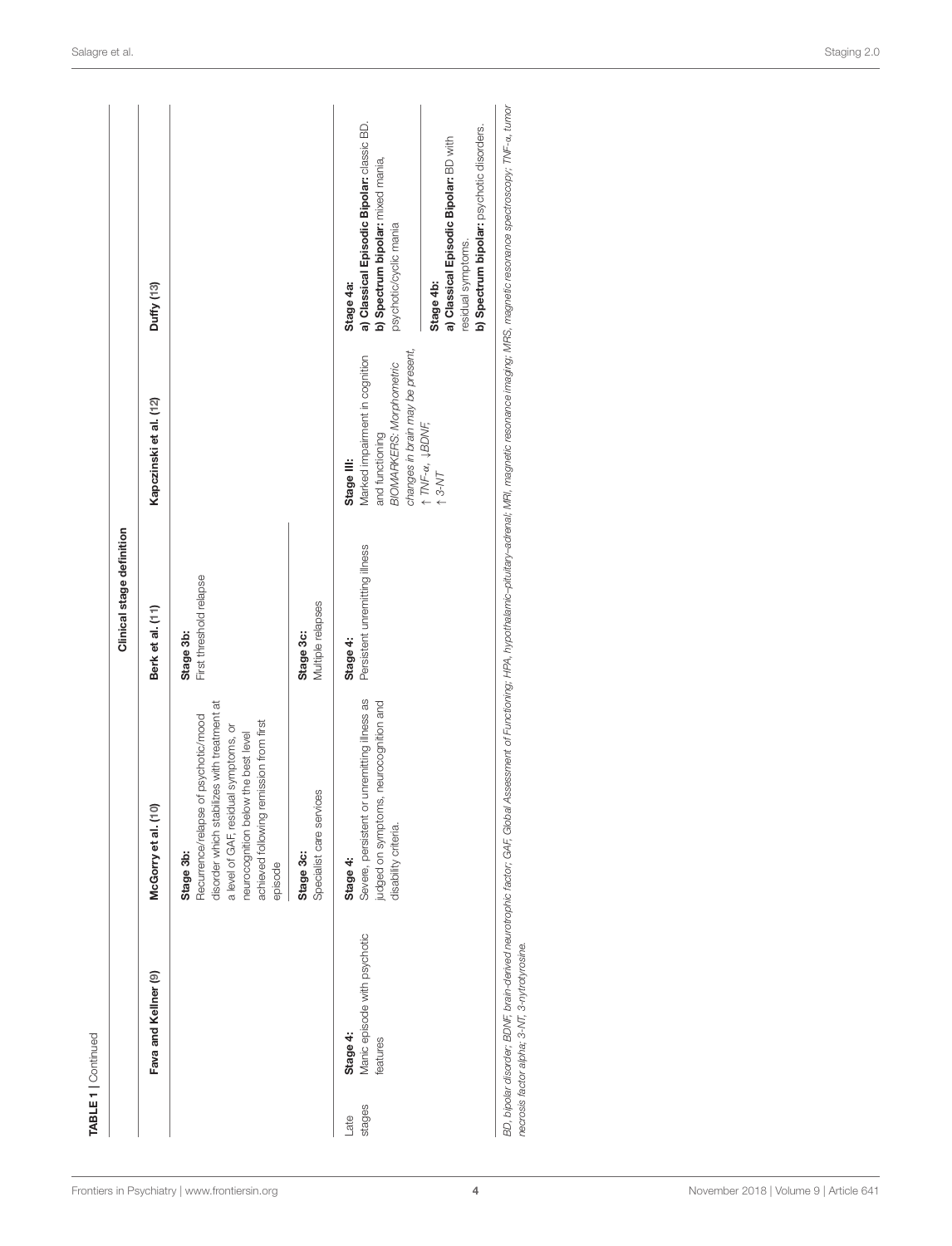Moreover, at that moment there was increasing evidence emerging from clinical, neuroimaging and neurocognitive studies that supported a progressive and deteriorating course of bipolar disorder (11). For instance, it had been reported that inter-episode periods were longer after the first episodes, but tended to shorten as the number of episodes increased (24). It had also been found that longer duration of the illness with multiple relapses seemed to be associated with increased medical comorbidities and increased suicidal risk (25). Furthermore, available evidence suggested that response to psychological and pharmacological treatments might not be the same over the illness course (26–29). Response to lithium, for example, seemed to be better if started early after illness onset (30, 31) and before multiple relapses had taken place (32). The number of episodes had also been found to be related to neuroanatomic changes in the brain (33). In 2002, Strakowski et al. (33) described increased lateral ventricular size in bipolar patients with multiple manic episodes, but not in first-episode patients. Likewise, evidence supported that a longer duration of illness and a larger number of episodes was associated with cognitive dysfunction which, in turn, seemed to involve a worse clinical course and functional disability (34). The authors hypothesized that all those alterations observed in the later stages of bipolar disorder were a consequence of progressive changes in the central nervous system due to subsequent mood episodes (6, 7). This phenomenon was called neuroprogression (6). Berk and colleagues suggested several possible pathways involved in neuroprogression including inflammation, oxidative stress, neurotrophins imbalance, mitochondrial dysfunction and epigenetics (6, 7).

Drawing all this evidence together, Berk and colleagues described a staging model with a special focus on the initial phases of the disease and number of episodes (**Table 1**).

### The Ascendance of Biological Psychiatry: Kapczinski et al. (12)

Kapczinski and colleagues' model appeared at a moment when biological explanations gained prominence and risk phases were explained based on a gene-environmental (GxE) approach (12). For early stages, the GxE perspective suggested that individual genetic differences determine distinct resilience or vulnerability to environmental stress, placing individuals at different risk levels to develop bipolar disorder (35, 36). For late stages, this approach suggested that every individual has a different neuronal resilience to the deleterious effect of repetitive mood episodes (12). Along this line, Kapczinski et al. (37) adapted McEwens' notion of allostatic load to bipolar disorder (38). This concept implies that the interaction of neuroprogressive changes, somatic comorbidities and substance abuse leads to a dwindling resilience to life stress, especially if coping skills are poor (37). Hence, according to Post's kindling hypothesis (36), while stressful life events are an important trigger for first affective episodes, later on the course of the disease recurrences might take place without a clear environmental factor (37).

At that time, studies focusing on the pathophysiology of bipolar disorder reported a deregulation of oxidative and inflammatory pathways in bipolar disorder, especially during mood episodes (39–43), which came with a decrease in neurotrophic factors, like brain-derived neurotrophic factor (BDNF) (44–46). Importantly, it was also described that levels of neurotrophins, oxidative and inflammatory markers differed depending on illness stage (47, 48). For instance, compared to controls, the serum levels of the pro-inflammatory cytokine IL-6 were increased both in the early and late stages of bipolar disorder, while levels of BDNF and the anti-inflammatory cytokine IL-10 were decreased in late stages (meaning patients with 10–20 years of illness duration) but not in early stages (47). TNF-alpha levels appeared to be elevated throughout the illness course but were even higher in later stages (47). In addition, some parameters of oxidative stress, such as 3-nitrotyrosine, were found to be altered in the early and late stages of bipolar disorder, but not in controls (48). The activity of key enzymes in the glutathione pathway was found to be increased in latestage patients compared with early-stage patients and controls (48). Hence, these data supported the hypothesis presented by Berk and colleagues indicating that neurotrophic, inflammatory and oxidative pathways may be involved in neuroprogression (6). Furthermore, neuroimaging findings also supported the concept of neuroprogression, as although some cerebral structures were shown to be already altered in early stages (49–51), longitudinal studies indicated that patients with repetitive mood episodes showed a progressive brain gray matter loss (52, 53). All these findings implied the identification of putative biomarkers that could be useful to distinguish between patients in early and late stages of bipolar disorder (54).

Psychosocial functioning was also gaining momentum as an outcome measure in bipolar disorder, since it had been demonstrated that symptomatic recovery is not equivalent to functional recovery (55). Psychosocial functioning involves domains such as work and education, leisure time, social and affective relationships or independent living (56), and it can be negatively affected by clinical variables and neurocognitive impairments (57).

Accordingly, Kapczinski and colleagues presented a model based on functioning that, moreover, incorporated cognition and biomarkers (12) (**Table 1**).

# A Broader Vision of Bipolar Disorder: Duffy (13)

Duffy proposed a more integrative clinical staging model which described the natural history of bipolar disorder according to illness subtypes: the classical form of bipolar disorder (alternant manic-depressive episodes) vs. the broader bipolar spectrum (13). Duffy claimed that, while the classical form of bipolar disorder tended to follow the progressive course described in previous staging models (i.e., a recurrent and deteriorating course with an increasingly shorter inter-episodic period), other subtypes of bipolar disorder might present a different evolution (13). Evidence, for instance, supported that lithium non-responders showed a more chronic course and a higherrisk of non-affective disorders in family members (58, 59). Neuroimaging and genetic differences between classical lithium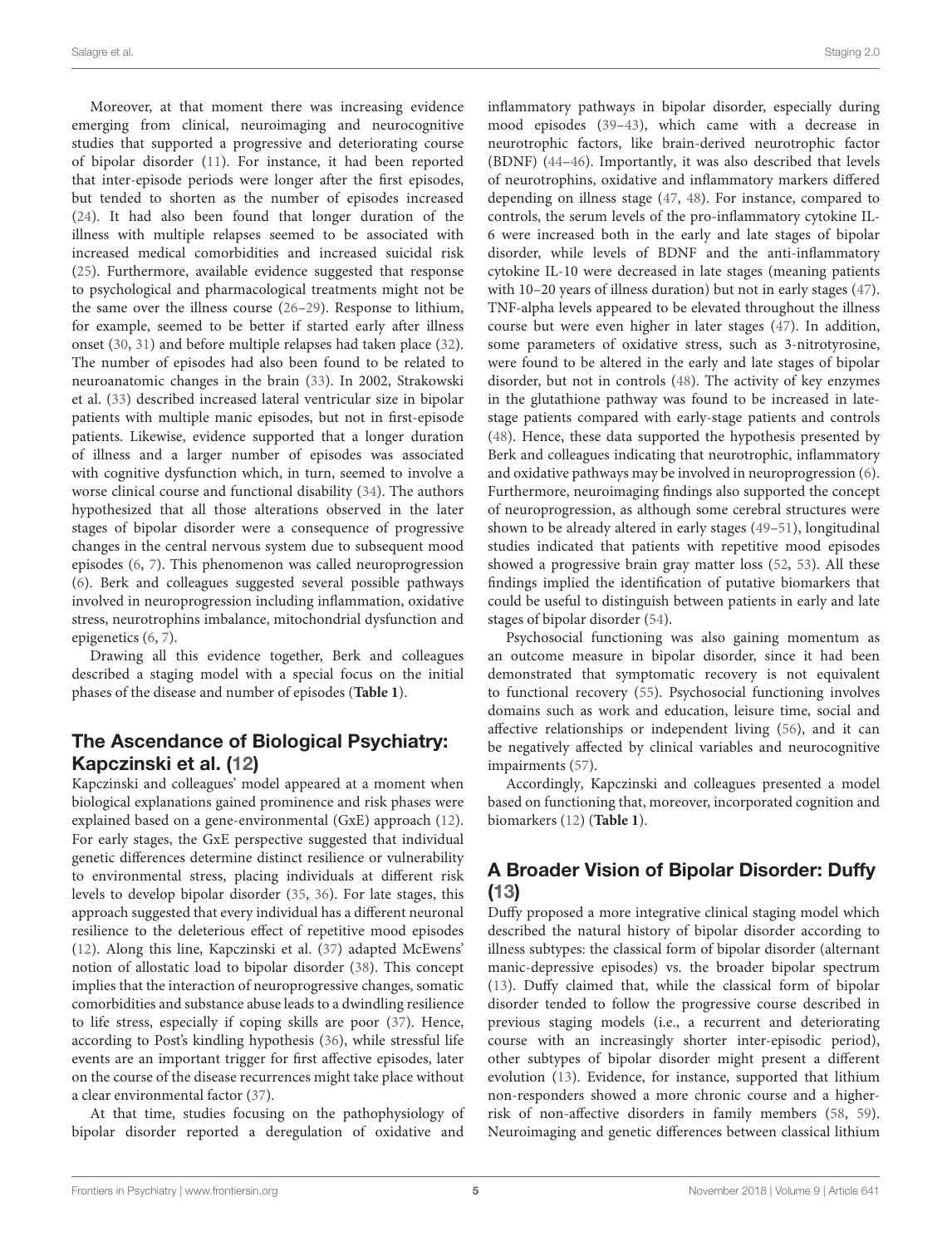responsive bipolar patients and lithium non-responsive bipolar patients were also reported (60, 61). Moreover, her model was supported by longitudinal data showing differences between offspring of lithium responders and lithium non-responders regarding the prodromal period and longitudinal course of bipolar disorder. Offspring of lithium responders had a personal history of anxiety and sleep disorders before illness onset and, once bipolar disorder was established, tended to show an episodic remitting course with good response to lithium (62–64). In contrast, offspring of lithium non-responders manifested higher rates of early developmental alterations, attention deficits and cluster A personality traits (62–64) and, for those who developed bipolar disorder, illness course tended to be more torpid and response to anticonvulsant or atypical antipsychotic seemed to be better than to lithium (63). Thus, Duffy aimed to present an integrative staging model that describes the expected longitudinal course of classical episodic bipolar disorder and of bipolar spectrum disorder (**Table 1**).

### WHEN STAGING IS NOT ENOUGH

Although different staging models have been proposed in bipolar disorder over the last 25 years, they still need to be better operationalized and validated by empirical research (14). The idea behind the different staging models is to allow defining, for every individual, the extent of illness progression in the moment of the evaluation (65). This can help to refine diagnosis, adjust prognosis and choose the best treatment according to illness stage (66). In this regard, authors have suggested some treatment approaches adapted to every stage: most models agree that prodromal stages would benefit from interventions targeted toward reducing stressors and increasing coping skills; early stages would benefit from patient and family psychoeducation and simpler pharmacological regimens; while mid-stages would need more intensive psychotherapies and more complex pharmacotherapies (12, 15). Clozapine or functional remediation therapies would be reserved for more chronic stages (15). Some individuals with highly refractory illness may need more "palliative" approaches focusing on reduction of sideeffects and unnecessary polypharmacy, limited symptom control, identifying and targeting psychological and social problems, and setting realistic goals to aim for the best quality of life for people and their families within the envelope of their disability (67).

However, even if the staging model proposes stage-targeted treatments that might provide a better clinical outcome with less side effects, there are still differences among the patients of a particular stage. In consequence, "standard stage-adapted treatments" may not be useful for every patient at a particular stage (15) and increasing the level of precision in every stage would be desirable in order to achieve an even more personalized way of approaching the patient (16) (**Figure 1**).

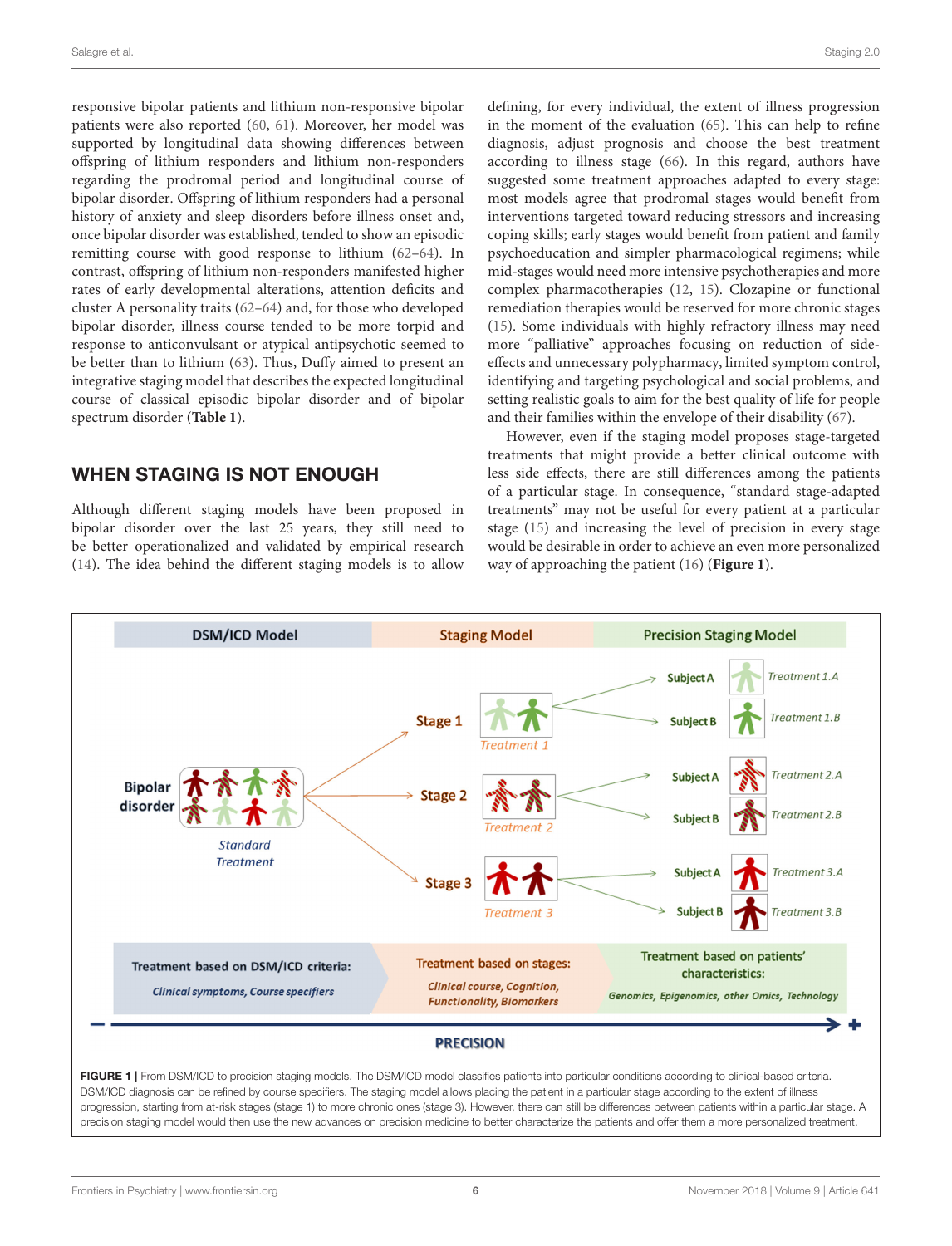# FROM STAGING TO PRECISION STAGING MODELS

The aim of precision psychiatry is to offer the patient tailored medical decisions and treatments (68). For that purpose, precision psychiatry needs to integrate biographical, clinical and biological information regarding each individual (69). In addition, precision psychiatry is envisaged to benefit from the coming advances in technological, data, and computer science to aid diagnostic processes and treatment provision. A precision staging model would ideally incorporate all these recent progresses into the appropriate stage (**Table 2**).

Many advances in precision medicine are related to genomics. Genomics have led to improvements in staging models in some branches of medicine, especially cancer (70). However, psychiatric disorders are genetically complex conditions and their genetic underpinnings remain to be determined. Still, international consortia that comprise samples from several countries have brought some light on risk loci associated with bipolar disorder (71, 72). These collaborative genomewide association studies (GWAS) allow overcoming replication difficulties often seen in genetic studies due to small sample sizes. One of these studies analyzed genomic data on a sample of 40,000 bipolar patients and replicated the discoveries of previous GWAS studies regarding several single-nucleotide polymorphisms (SNPs) statistically associated with the disease, including variants within the genes CACNA1C, ANK3, MAD1L1, and SYNE1 (73). Two new risk loci were also identified (73). Moreover, the Psychiatric Genomics Consortium has recently identified specific loci that distinguish between bipolar disorder and schizophrenia (74). Genetic markers promise to be valuable at the earliest stages of bipolar disorder, as the main aim of mental health approaches at at-risk and early stages is to predict disease vulnerability and make accurate diagnosis. So far, though, little of the advances in genomics have translated into clinically useful tools.

Besides genetic markers, screening for risk factors and epigenetic modifications may be another useful tool at at-risk stages of the disease, given that stressful life events, particularly childhood trauma, can alter DNA methylation and may increase the risk of developing mood disorders (75). Concordant with this, childhood verbal, physical, or sexual abuse has been related to a worse illness course (76).

Risk calculators are another promising tool for at-risk stages (77), as the multifactorial and polygenic nature of bipolar disorder makes it improbable that a single factor can accurately predict its onset (78). The Pittsburgh Bipolar Offspring Study group (BIOS) has recently developed a risk calculator to predict the 5-year risk of bipolar disorder onset in offspring of parents with bipolar disorder combining dimensional measures of mania, depression, anxiety, mood lability, psychosocial functioning, and parental age of mood disorder onset (79). Although their findings need to be replicated, the model seemed to be able to predict onset of bipolar disorder with an area under the curve (AUC) in the receiver operating characteristic curve analysis of 0.76 and might be of potential value for youth at ultra-high risk for BD. Machine learning, a field of computer science that studies and constructs

| <b>TABLE 2</b>   Potential precision staging model in bipolar disorder. |                                                                                                                                                        |                                                                                                                                                                                                                                                             |                                                                                                                           |  |  |
|-------------------------------------------------------------------------|--------------------------------------------------------------------------------------------------------------------------------------------------------|-------------------------------------------------------------------------------------------------------------------------------------------------------------------------------------------------------------------------------------------------------------|---------------------------------------------------------------------------------------------------------------------------|--|--|
| <b>Clinical</b><br>stage                                                | <b>Definition</b>                                                                                                                                      | Potential precision tools and precision<br>interventions                                                                                                                                                                                                    | Domains to be assessed and general<br>interventions                                                                       |  |  |
| At-risk stages                                                          | Increased risk of severe mood<br>disorder (e.g., family history,<br>abuse, substance use)<br>Asymptomatic or non-specific<br>symptoms of mood disorder | Individualized evaluation of risk/protective factors<br>Genetic and epigenetic markers                                                                                                                                                                      | a) Clinical domain<br>b) Cognitive domain<br>c) Functional domain<br>d) Comorbidities domain:<br>- Substance use          |  |  |
|                                                                         | Prodromal features: ultra-high<br>risk                                                                                                                 | Genetic and epigenetic markers<br><b>Risk Calculator</b><br>Risk biomarkers (molecular, neuroimaging)<br>Machine learning approaches (risk for bipolar<br>disorder)<br>Cognitive enhancers                                                                  | - Physical comorbidities<br>- Psychological comorbidities                                                                 |  |  |
| Early stages                                                            | First-episode threshold mood<br>disorder                                                                                                               | Genetic markers of treatment response<br>Epigenetics (illness course)<br>Biomarkers of treatment response and illness<br>progression<br>Machine learning approaches (suicide risk)<br>mHealth (Psychoeducation, monitoring)                                 | Pharmacotherapy and psychological<br>interventions adapted to each individual<br>physical and psychological comorbidities |  |  |
| Mid stages                                                              | Clinical relapse                                                                                                                                       | Pharmacogenetic tests<br>Biomarkers of treatment response and illness<br>progression<br>Machine learning approaches (suicide risk)<br>mHealth (psychoeducation, monitoring)<br>Functional remediation tailored to patients' profile,<br>cognitive enhancers | Substance use intervention                                                                                                |  |  |
| Late stages                                                             | Persistent unremitting illness                                                                                                                         | Functional remediation tailored to patients' profile                                                                                                                                                                                                        |                                                                                                                           |  |  |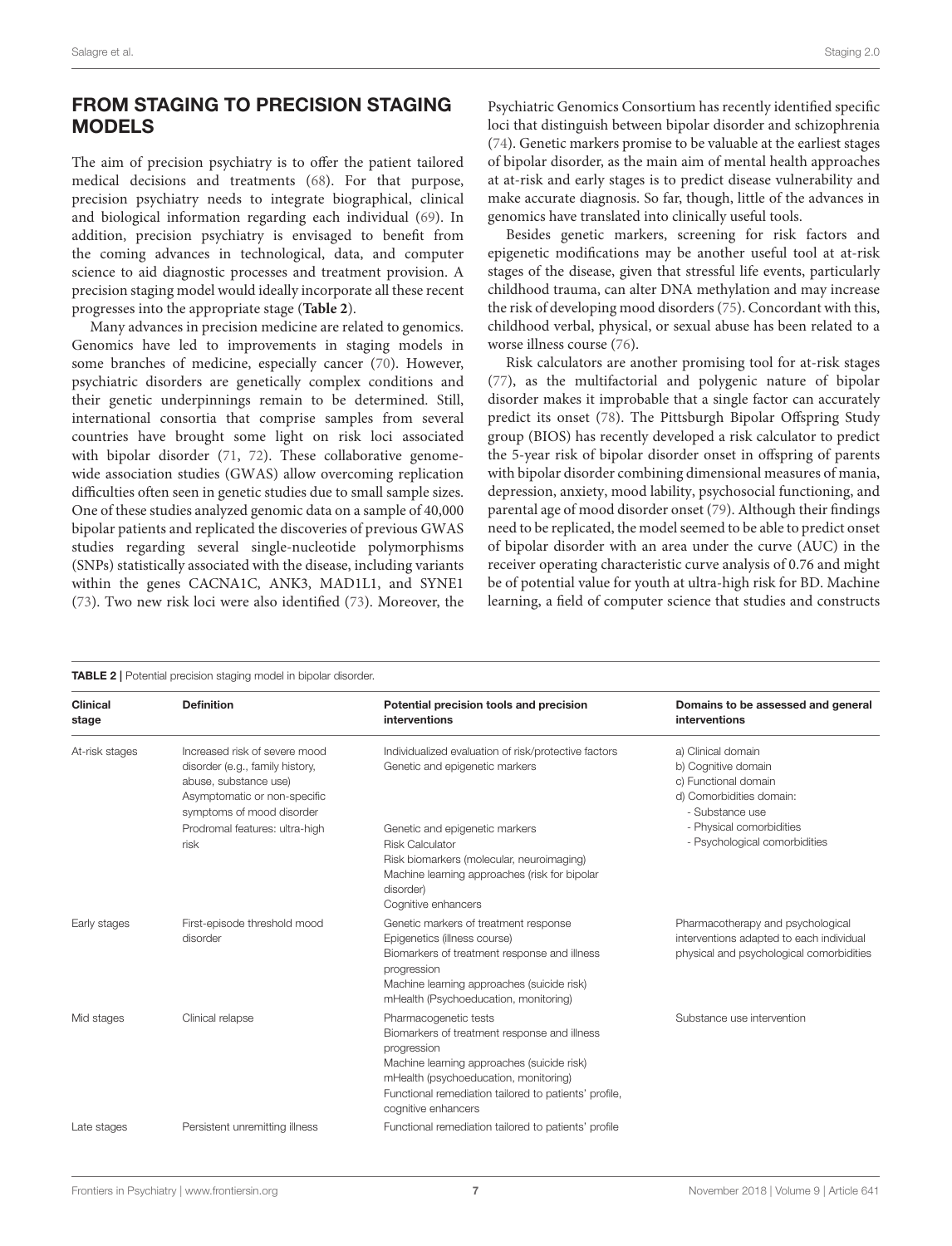algorithms that can learn from large number of data, find patterns and make predictions (80), might also be useful to estimate the individual probability of a particular outcome (80, 81). Mourao-Miranda et al. (82), for instance, found that machine learning approaches using functional magnetic resonance imaging (fMRI) data could differentiate between adolescents genetically at-risk for mood disorders and healthy controls with a 75% accuracy (sensitivity  $= 75\%$ , specificity  $= 75\%$ ). Moreover, those at-risk adolescents who developed an anxiety or depressive disorder at follow-up showed significantly higher predictive probabilities, therefore suggesting that predictive probabilities could be used as a score to predict which at-risk adolescents would develop a mood disorder in the future (82).

Early and middle stages of bipolar disorder may benefit from progress in the field of pharmacogenomics. This is the study of genetic variations that affects individual response to drugs and vulnerability to adverse effects (83). After the first acute episode, selecting the best treatment for the patient, both in terms of efficacy and tolerability is a necessary but complex task. International consortiums in genetics, such as the International Consortium of Lithium Genetics (ConLiGen) (71), have worked to disentangle genetic variants associated with treatment response, mainly response to lithium. In 2016, the ConLiGen consortium uniformly phenotyped 2,563 bipolar patients and reported a genome-wide significant association with a locus of four linked SNPs on chromosome 21 and lithium response (84). Another recent GWAS performed by the ConLiGen consortium displayed that bipolar patients with a low genetic load for schizophrenia showed a better response to lithium (85). Pharmacogenetic screening for hepatic cytochrome P450 genetic polymorphisms can also be helpful in the near future to predict tolerability and side effects of psychiatric treatments (86). While the precise patient profile that would benefit from these tests remains to be elucidated, pharmacogenetic tests are kept for selected patients with unusual patterns of drug response or unexpected adverse reactions (83, 87).

Less progress has been made in the field of biological markers in the last few years and data on molecular and neuroimaging biomarkers is still contradictory and limited by the heterogeneity between studies and the poor specificity of the putative biomarkers (88). Although evidence is not yet compelling, some biological markers have been suggested to be associated with increased risk of conversion to bipolar disorder, and therefore may be useful when assessing subjects at atrisk stages. fMRI studies report that frontal hyperactivation during working memory paradigms may be associated with genetic risk for bipolar disorder (89, 90). In more established stages, neuroimaging might be useful to monitor treatment response (91). Also, a preliminary study using a voxelbased morphometry-pattern classification approach was able to distinguish between patients with unipolar and bipolar depression based on structural gray matter differences (92). Studies on biological markers have also suggested that peripheral concentrations of BDNF could be used to discriminate unipolar depression from bipolar depression (93, 94), but evidence is not clear (95). This would be of the utmost importance in the earliest stages of the disease, considering that bipolar disorder is often misdiagnosed since the index episode is frequently depressive. In consequence, patients are treated with antidepressants and the introduction of a mood stabilizer is delayed until the first manic episode is detected, which may negatively affect illness course and prognosis (8).

Regarding other molecular markers, hypothalamic-pituitaryadrenal (HPA) axis dysfunction is thought to be one of the pathways involved in neuroprogression in bipolar disorder (96), but it has also been suggested to be a useful trait marker in high-risk individuals (97, 98). Alterations in neurotransmitters transporters have been suggested as markers of bipolar disorder (96), but there is no evidence on changes in neurotransmitters according to illness stage. Regarding later stages of bipolar disorder, recent studies have reported higher levels of TNF-alpha and IL-6 in late stages of bipolar disorder (99, 100). Similarly, Soeiro-de Souza and colleagues described that patients with recurrent episodes showed increased oxidative and inflammatory markers, which were related to the number of manic episodes (101). Further, increased inflammation, increased oxidative stress and reduced telomere length have been suggested as possible mechanistic links between psychiatric diseases like bipolar disorder and other systemic diseases, such as endocrine or cardiovascular diseases (102–105). Hence, the identification of a deregulation on those pathways related to both psychiatric and somatic diseases may have therapeutic implications (106). For instance, bipolar patients exhibiting persistently increased lowgrade inflammation (107) might benefit from anti-inflammatory treatment strategies and from periodic screening of systemic conditions like metabolic syndrome (106). Considering these data, screening for physical comorbidities seems especially important in middle and late stages of the disease, albeit protecting against complications like physical comorbidities or substance abuse should be a priority at every stage of the disease.

Cognition is another important domain that needs an individualized evaluation throughout all the stages of bipolar disorder (108). On one hand, cognitive reserve, defined as the ability of a brain to cope with brain pathology in order to minimize symptoms (109), may be useful in early stages to predict neurocognitive performance in patients with bipolar disorder (110), as it has been found that lower estimated cognitive reserve is associated with worse performance in neuropsychological tests and more functional impairment (110, 111). Similarly, a recent study on first-episode psychosis has found that those patients with affective psychosis with a greater cognitive reserve showed a higher socioeconomic status, better functioning and greater verbal memory performance (112). This study also emphasizes the need to explore the impact of specific interventions, like physical activities and hobbies, on cognitive reserve, since it could be useful to guide the development of personalized treatment programs (112). Therefore, cognitive enhancing strategies might be key in the early stages and not necessarily in the late stages of the disease. On the other hand, evidence points to a heterogeneous cognitive profile in bipolar patients both in "cold" and "hot" cognition (113–115). The presence of such heterogeneous cognitive profiles among patients with bipolar disorder might be taken into account to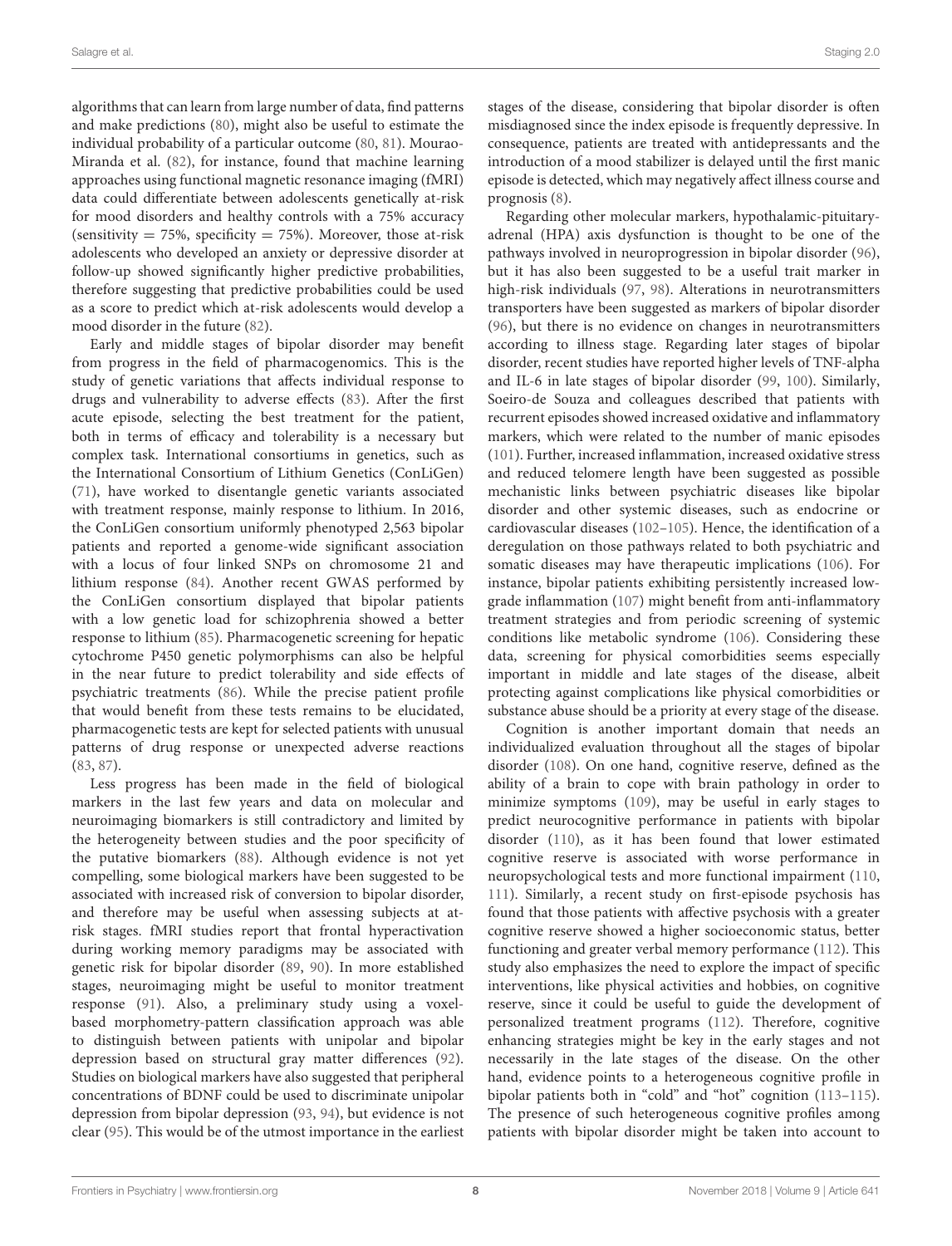design more tailored cognitive remediation therapies adapted to each individual needs (116–118). Cognitive deficits may also limit long-term psychosocial functioning, which means that patients with greater cognitive impairment are more likely to experience poorer outcomes. Previously, we showed that patients in stage I and healthy controls had similar functioning patterns. In addition, a strong linear association was found between functioning and clinical stages, suggesting a progressive functional decline from stage I through to stage IV of bipolar disorder. These findings provide further support to the clinical staging model in bipolar disorder, indicating that bipolar patients lie on a continuum of disorder progression ranging from periods of favorable functioning to others of incomplete functional recovery (118). The link between variables related to the course of the illness, cognitive deficits and functioning suggests that early intervention is crucial to prevent illness progression and to improve cognitive/functional outcome. Some studies have also found different profiles of psychosocial functioning in patients with bipolar disorder, which should also be taken into consideration in the framework of a personalized approach (3, 119).

All these advances should complement regular clinical practice, which already contains elements of staging and precision psychiatry. The assessment of the patient's particular symptoms, such as his/her distinctive early signs of relapse, predominant polarity (i.e., the "tendency" to present more depressive or manic relapses) (120) or individual suicide risk (121) is regularly done in clinical settings and is essential to monitor the patient evolution and guide treatment selection. Technological advances used in everyday life, encompassed in the concept of mobile Health (mHealth), might be a valuable tool to help clinicians to collect individualized data on illness course and monitor illness progression (122). For instance, changes in activity, geolocation or sleep patterns may help to detect early signs of mood relapse (123, 124). Additionally, smartphone apps can be used to empower patients with bipolar disorder to detect prodromal symptoms of relapse by providing them personalized psychoeducational messages (125, 126). New methods like machine learning approaches might also be useful in the future to help predict suicide risk (127, 128).

# **DISCUSSION**

In this review we describe the evolution of the staging model in bipolar disorder since its introduction into psychiatry. The first staging models in bipolar disorder were initially based on evidence derived from cross-sectional studies, but longitudinal studies and data on neuroimaging, peripheral biomarkers, cognition, psychosocial functioning, and prodromal symptoms have successively enriched the staging models (66). We have also described several elements of precision psychiatry that could be incorporated in future precision staging models.

The main advantage of staging and precision medicine is the recognition that a reductionist clinical approach based on the presence or absence of a series of symptoms is not enough to design an adequate therapeutic strategy. These symptoms need to be considered in the light of the illness progression and, most importantly, of the patient's own clinical evolution. For instance, the presence of a switching or non-switching pattern should be considered when evaluating a patient, as it has prognostic implications and therefore might impact staging. As highlighted in a review by Salvadore et al. (129), patients showing a switching pattern [i.e., patients showing a "sudden transition from a mood episode to another episode of the opposite polarity" (129)] usually spend less time in remission, show higher comorbidity rates and substance abuse and are at a higher risk of suicide attempt (129). While mood symptoms will of course still be the cornerstone of bipolar disorder diagnosis, other elements should be likewise considered as they can be as informative as clinical symptoms (9, 10, 12, 15). As such, everyday difficulties, cognitive complains, substance abuse or comorbidities can be markers of illness severity or stage specifiers and merit an individualized assessment and treatment. Social and personal losses due to the illness and previous personality should also be included in a standard evaluation throughout the stages and be given the attention they deserve (10). Patients' insight and perception of the disease should be carefully assessed, as these are important prognosis and therapeutic factors, especially in early stages (8). Medication load, treatment satisfaction, and compliance should be also carefully assessed, as it might influence disease progression. While this way of approaching the patient is naturally adopted by most clinicians and many guidelines, it remains underrepresented in diagnostic manuals (5). In any case, this approach is more in line with the World Health Organization definition of health: "Health is a state of complete physical, mental and social well-being and not merely the absence of disease or infirmity"<sup>1</sup> . The inclusion of self-report measures of well-being in research and clinical care in bipolar disorder may contribute to take into consideration the patient's perspective when assessing the efficacy and usefulness of pharmacological and psychological interventions (130).

Another important point of clinical staging is the assumption that prodromal phases of the disease can be also identified and targeted. The possibility of making an early diagnosis radically changes the way how bipolar disorder in particular, and psychiatric diseases in general, have hitherto been managed. Atrisk stages are rather non-specific, though. In consequence, the prodromal period has also been preferably defined as "at risk mental states" (17), as a prodrome is defined as "any symptom that signals the impending onset of a disease" (131) and evidence does not support this definition. On one hand, data from the field of ultra-high risk in psychosis shows that disease onset is not deterministic and a significant proportion of the at-risk youth show a remission of these early symptoms (132). On the other hand, these early symptoms are not specific to any disease but can progress into several possible psychiatric conditions (64). In the absence of specific genetic markers for bipolar disorder or very precise risk calculators, transdiagnostic preventive interventions aimed to reduce stress, educate on mental-well-being and prevent substance abuse are preferable at these at-risk stages (133). Implementing early interventions that include enhancing

<sup>1</sup>WHO. http://apps.who.int/gb/bd/PDF/bd47/EN/constitution-en.pdf?ua=1. 1946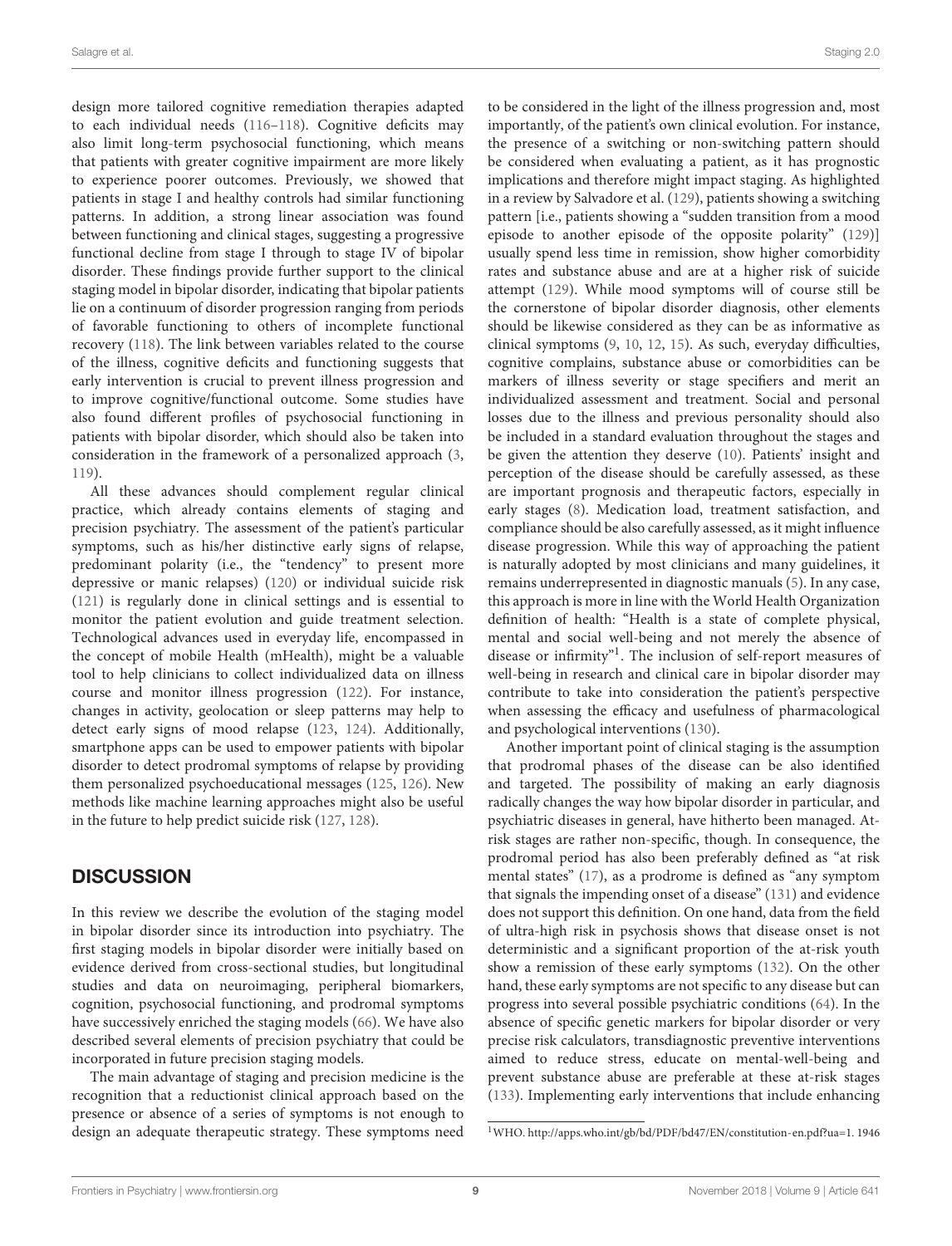cognitive reserve by increasing mental stimulation (reading and cognitive exercises), introducing physical exercise and leisure activities or building social skills and social interaction, may provide a set of skills that can help to cope better with the disease (134–136). This kind of preventive interventions or "positive habits" could even be implemented at school or primary care, which could help to reduce stigma on mental health by educating the population on the importance of taking care of mental wellbeing (133).

In this regard, it has been suggested that a transdiagnostic staging model might be more adequate for the study of atrisk phases, while disorder-specific models are more useful once the fully-develop disorder emerges (15). It is necessary to bear in mind that psychiatric disorders are dynamic and clinical symptoms may evolve over time, requiring a change in diagnosis (137). Nevertheless, the general staging approach supported by stage specifiers should still be useful to assess illness severity regardless of changes in DSM or ICD diagnosis.

Biomarkers also face the problem of lack of specificity. Alterations in the inflammatory or oxidative systems have been found across several psychiatric and medical diagnoses (138). Again, biomarkers could be more stage-specific than illnessspecific and be conceived as an additional tool for the assessment of illness risk or treatment outcome. Low sensitivity and replicability seems a bigger handicap. Moreover, most published data on biomarkers are based on the currently commercially available ELISA kits, which is also a limiting factor. State-of-theart techniques widely used in precision medicine might help to overcome these limitations. A multi-omic approach, meaning using genomic, epigenomics, transcriptomics, proteomics, metabolomics, metagenomics, and lipidomics data, combined with environmental information gathered, for instance, through mobile devices, could help to identify more sensitive biomarkers panels to guide diagnosis and treatment choice (69). However, as these "omic" platforms cannot be used in regular clinical practice, the potential discoveries arising from these platforms need to be translated into an immuno-based assay, which is a more viable option. New strategies with a more integrative approach between clinical factors and biological markers are being proposed in biomarker research of lithium response, which are expected to shed some light on precision drug prescription (139).

Precision in psychiatry implies embracing the multifactoriality of psychiatric diseases and the need to incorporate in the patient's assessment a range of biological and environmental factors that interact with each other in a dynamic way. Moreover, the biological and environmental factors involved in illness onset and progression are particular to every patient, as it is the way they interact (17). The use of personal devices to monitor the trajectories of patients at anytime and anywhere might help to deepen our knowledge on the complex interaction between biological and environmental factors. They can also allow evaluating less studied markers, such as sleep or chronobiological markers, which may turn out to be very informative (140). Moreover, further studies on epigenetics or mitochondrial genomes might identify novel factors involved in this complex disease (141). Similar to what is being developed in the field of psychosis, research on bipolar disorder could benefit from consortia sharing data to develop machine learning algorithms to help the prediction of bipolar disorder onset (17, 142).

A major limitation of current staging models is the absence of an agreement on the definition of stages. Moreover, operationalized cut-off points are lacking, probably due to the lack of longitudinal studies assessing patients according to stages, the absence of clear and reproducible neurobiological markers defining every stage and the intrinsic heterogeneity of psychiatric illnesses (15, 16, 143). Therefore, the current proposed models of staging are mainly theoretical and need to be validated for the moment. Additionally, participants of the available studies assessing differences between early and late stages of bipolar disorder include subjects attending specialized clinics, hence probably representing more severe forms of bipolar disorder (16). Moreover, it should be noted that precision medicine is still in its early beginnings, meaning that findings on genomics, genetic markers, and epigenetics are preliminary and need to be replicated before being integrated in any model of classification.

Until more solid information is available on the biology of the disease, though, the staging models can be based on pragmatic variables, like number of episodes and impact on cognition and functionality. A staging system based on characteristics that can be easily measured allows to standardize it and make it available and applicable in a broader number of clinical settings and countries worldwide (144).

Regardless of what the future brings, personalized medicine means "patient-centered care," therefore the choice among those new diagnostic techniques or treatments should be subject to a consensus between the clinician and the patient, especially considering the new ethical challenges that precision psychiatry brings with it (145). While psychiatrists can offer their expertise, patients opinions and preferences should play a central role in treatment decisions through shared decision-making (145).

# AUTHOR CONTRIBUTIONS

ES was responsible for conception and design as well as initial drafting of the manuscript. All other authors (SD, AA, AR, SA, JP, MR, MB, FK, EV, and IG) were responsible for revising the manuscript critically for important intellectual content of the version of the manuscript to be published. All authors read and approved the final manuscript.

# ACKNOWLEDGMENTS

AR would like to thank the support of the CNPq PQ Process 305705-2015-9. MB is supported by a NHMRC Senior Principal Research Fellowship (1059660). EV is grateful for the support received from the Instituto de Salud Carlos III, Ministry of Economy and Competitiveness of Spain (PI 12/00912), integrated into the Plan Nacional de I+D+I and cofunded by ISCIII-Subdirección General de Evaluación and Fondo Europeo de Desarrollo Regional (FEDER); Centro para la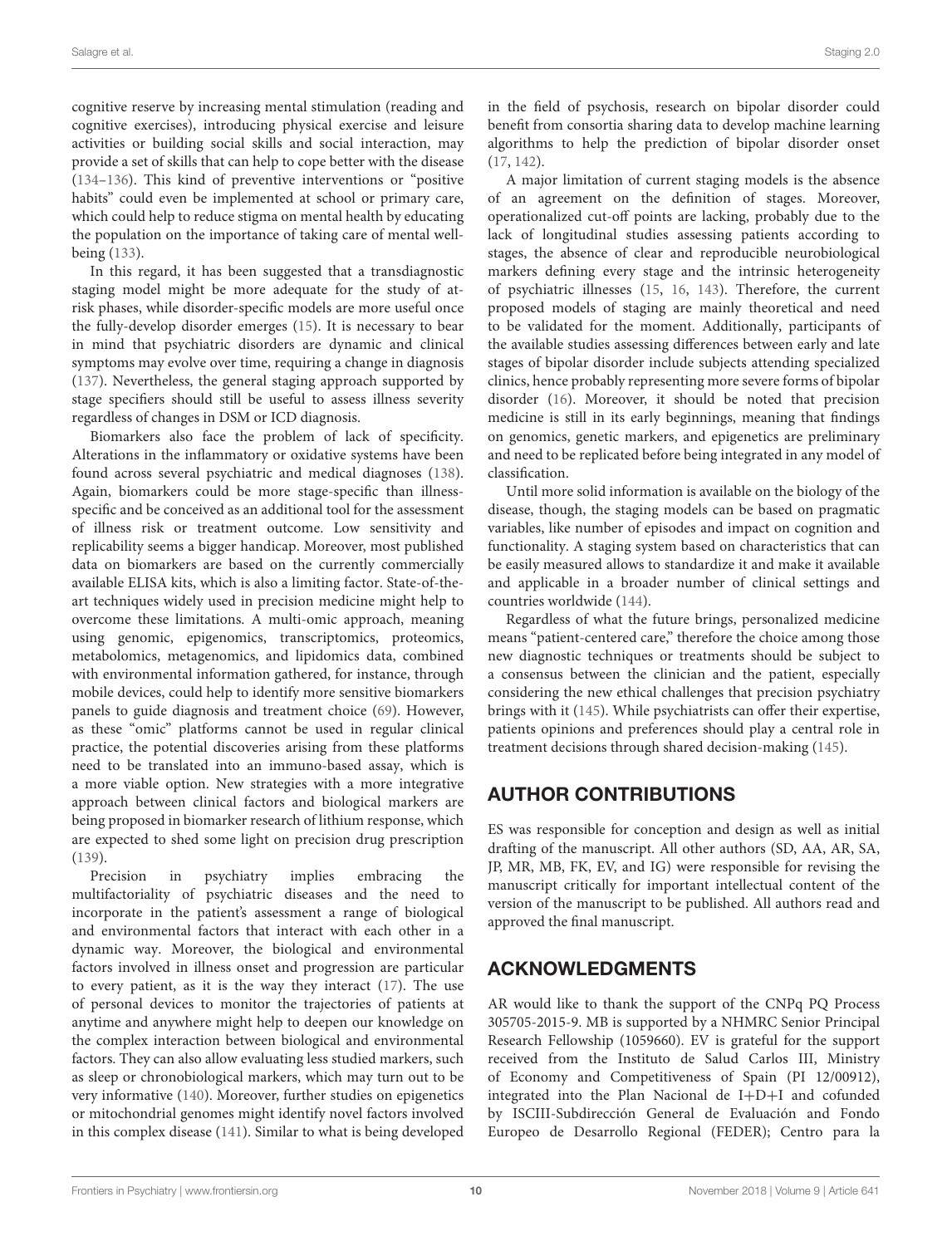Investigación Biomédica en Red de Salud Mental (CIBERSAM), Secretaria d'Universitats i Recerca del Departament d'Economia i Coneixement (2014\_SGR\_398), Seventh European Framework Programme (ENBREC), and the Stanley Medical Research Institute. IG is supported by the Instituto de Salud Carlos III,

### **REFERENCES**

- 1. Grande I, Berk M, Birmaher B, Vieta E. Bipolar disorder. Lancet (2016) 387:1561–72. doi: 10.1016/S0140-6736(15)00241-X
- 2. Solomon DA, Leon AC, Coryell WH, Endicott J, Li C, Fiedorowicz JG, et al. Longitudinal course of bipolar I disorder: duration of mood episodes. Archi Gene Psychiatry (2010) 67:339–47. doi: 10.1001/archgenpsychiatry.2010.15
- 3. Sole B, Bonnin CM, Jimenez E, Torrent C, Torres I, Varo C, et al. Heterogeneity of functional outcomes in patients with bipolar disorder: a cluster-analytic approach. Acta Psychiatr Scand. (2018) 137:516–27. doi: 10.1111/acps.12871
- 4. de Dios C, Goikolea JM, Colom F, Moreno C, Vieta E. Bipolar disorders in the new DSM-5 and ICD-11 classifications. Revista de Psiquiatria y Salud Mental (2014) 7:179–85. doi: 10.1016/j.rpsm.2014.07.005
- 5. Vieta E. DSM-5.1. Acta Psychiatr Scand. (2016) 134:187–8. doi: 10.1111/acps.12624
- 6. Berk M. Neuroprogression: pathways to progressive brain changes in bipolar disorder. Int J Neuropsychopharmacol. (2009) 12:441–5. doi: 10.1017/S1461145708009498
- 7. Berk M, Kapczinski F, Andreazza AC, Dean OM, Giorlando F, Maes M, et al. Pathways underlying neuroprogression in bipolar disorder: focus on inflammation, oxidative stress and neurotrophic factors. Neuroscience Biobehav Rev. (2011) 35:804–17. doi: 10.1016/j.neubiorev.2010.10.001
- 8. Vieta E, Salagre E, Grande I, Carvalho AF, Fernandes BS, Berk M, et al. Early intervention in bipolar disorder. Am J Psychiatry (2018) 175:411–426. doi: 10.1176/appi.ajp.2017.17090972
- 9. Fava GA, Kellner R. Staging: a neglected dimension in psychiatric classification. Acta Psychiatrica Scand. (1993) 87:225–30. doi: 10.1111/j.1600-0447.1993.tb03362.x
- 10. McGorry PD, Hickie IB, Yung AR, Pantelis C, Jackson HJ. Clinical staging of psychiatric disorders: a heuristic framework for choosing earlier, safer and more effective interventions. Australian N Zeal J Psychiatry (2006) 40:616–22. doi: 10.1080/j.1440-1614.2006.01860.x
- 11. Berk M, Conus P, Lucas N, Hallam K, Malhi GS, Dodd S, et al. Setting the stage: from prodrome to treatment resistance in bipolar disorder. Bipolar Disord. (2007) 9:671–8. doi: 10.1111/j.1399-5618.2007.00484.x
- 12. Kapczinski F, Dias VV, Kauer-Sant'Anna M, Frey BN, Grassi-Oliveira R, Colom F, et al. Clinical implications of a staging model for bipolar disorders. Expert Rev Neurotherapeut. (2009) 9:957–66. doi: 10.1586/ern.09.31
- 13. Duffy A. Toward a comprehensive clinical staging model for bipolar disorder: integrating the evidence. Can J Psychiatry (2014) 59:659–66. doi: 10.1177/070674371405901208
- 14. Vieta E, Reinares M, Rosa AR. Staging bipolar disorder. Neurotoxicity Res. (2011) 19:279–85. doi: 10.1007/s12640-010-9197-8
- 15. Berk M, Post R, Ratheesh A, Gliddon E, Singh A, Vieta E, et al. Staging in bipolar disorder: from theoretical framework to clinical utility. World Psychiatry (2017) 16:236–44. doi: 10.1002/wps.20441
- 16. Fernandes BS, Berk M. Staging in bipolar disorder: one step closer to precision psychiatry. Revista Brasileira de Psiquiatria (2017) 39:88–9. doi: 10.1590/1516-4446-2017-3902
- 17. McGorry PD, Hartmann JA, Spooner R, Nelson B. Beyond the "at risk mental state" concept: transitioning to transdiagnostic psychiatry. World Psychiatry (2018) 17:133–42. doi: 10.1002/wps.20514
- 18. Hillegers MH, Burger H, Wals M, Reichart CG, Verhulst FC, Nolen WA, et al. Impact of stressful life events, familial loading and their interaction on the onset of mood disorders: study in a high-risk cohort of adolescent offspring of parents with bipolar disorder. Br J Psychiatry (2004) 185:97–101. doi: 10.1192/bjp.185.2.97

Ministry of Economy, and Competitiveness of Spain [Juan Rodés Contract (JR15/00012) and a grant (PI16/00187)] integrated into the Plan Nacional de  $I+D+I$  and cofunded by ISCIII-Subdirección General de Evaluación and Fondo Europeo de Desarrollo Regional (FEDER).

- 19. Kessing LV, Agerbo E, Mortensen PB. Major stressful life events and other risk factors for first admission with mania. Bipolar Disord. (2004) 6:122–9. doi: 10.1111/j.1399-5618.2004.00102.x
- 20. McGuffin P, Rijsdijk F, Andrew M, Sham P, Katz R, Cardno A. The heritability of bipolar affective disorder and the genetic relationship to unipolar depression. Archi Gener Psychiatry (2003) 60:497–502. doi: 10.1001/archpsyc.60.5.497
- 21. Thompson KN, Conus PO, Ward JL, Phillips LJ, Koutsogiannis J, Leicester S, et al. The initial prodrome to bipolar affective disorder: prospective case studies. J Affect Disord. (2003) 77:79–85. doi: 10.1016/S0165-0327(02)00100-3
- 22. Egeland JA, Shaw JA, Endicott J, Pauls DL, Allen CR, Hostetter AM, et al. Prospective study of prodromal features for bipolarity in well Amish children. J Am Acad Child Adoles Psychiatry (2003) 42:786–96. doi: 10.1097/01.CHI.0000046878.27264.12
- 23. Shaw JA, Egeland JA, Endicott J, Allen CR, Hostetter AM. A 10-year prospective study of prodromal patterns for bipolar disorder among Amish youth. J Am Acad Child Adoles Psychiatry (2005) 44:1104–11. doi: 10.1097/01.chi.0000177052.26476.e5
- 24. Kessing LV, Mortensen PB, Bolwig TG. Clinical definitions of sensitisation in affective disorder: a case register study of prevalence and prediction. J Affect Disord. (1998) 47:31–9. doi: 10.1016/S0165-0327(97)00081-5
- 25. Angst F, Stassen HH, Clayton PJ, Angst J. Mortality of patients with mood disorders: follow-up over 34–38 years. J Affect Disord. (2002) 68:167–81. doi: 10.1016/S0165-0327(01)00377-9
- 26. Berk M, Brnabic A, Dodd S, Kelin K, Tohen M, Malhi GS, et al. Does stage of illness impact treatment response in bipolar disorder? empirical treatment data and their implication for the staging model and early intervention. Bipolar Disord. (2011) 13:87–98. doi: 10.1111/j.1399-5618.2011.00889.x
- 27. Scott J, Paykel E, Morriss R, Bentall R, Kinderman P, Johnson T, et al. Cognitive-behavioural therapy for severe and recurrent bipolar disorders: randomised controlled trial. Br J Psychiatry (2006) 188:313–20. doi: 10.1192/bjp.188.4.313
- 28. Colom F, Reinares M, Pacchiarotti I, Popovic D, Mazzarini L, Martinez-Aran A, et al. Has number of previous episodes any effect on response to group psychoeducation in bipolar patients? A 5-year follow-up post hoc analysis. Acta Neuropsychiatrica (2010) 22:50–3. doi: 10.1111/j.1601-5215.2010.00450.x
- 29. Reinares M, Colom F, Rosa AR, Bonnin CM, Franco C, Sole B, et al. The impact of staging bipolar disorder on treatment outcome of family psychoeducation. J Affect Disord. (2010) 123:81–6. doi: 10.1016/j.jad.2009.09.009
- 30. Franchini L, Zanardi R, Smeraldi E, Gasperini M. Early onset of lithium prophylaxis as a predictor of good long-term outcome. Eur Arch Psychiatry Clin Neurosci. (1999) 249:227–30. doi: 10.1007/s004060050091
- 31. Berk M, Daglas R, Dandash O, Yucel M, Henry L, Hallam K, et al. Quetiapine v. lithium in the maintenance phase following a first episode of mania: randomised controlled trial. Br J Psychiatry (2017) 210:413–21. doi: 10.1192/bjp.bp.116.186833
- 32. Swann AC, Bowden CL, Calabrese JR, Dilsaver SC, Morris DD. Differential effect of number of previous episodes of affective disorder on response to lithium or divalproex in acute mania. Am J Psychiatry (1999) 156:1264–6.
- 33. Strakowski SM, DelBello MP, Zimmerman ME, Getz GE, Mills NP, Ret J, et al. Ventricular and periventricular structural volumes in first- versus multiple-episode bipolar disorder. Am J Psychiatry (2002) 159:1841–7. doi: 10.1176/appi.ajp.159.11.1841
- 34. Martinez-Aran A, Vieta E, Colom F, Torrent C, Reinares M, Goikolea JM, et al. Do cognitive complaints in euthymic bipolar patients reflect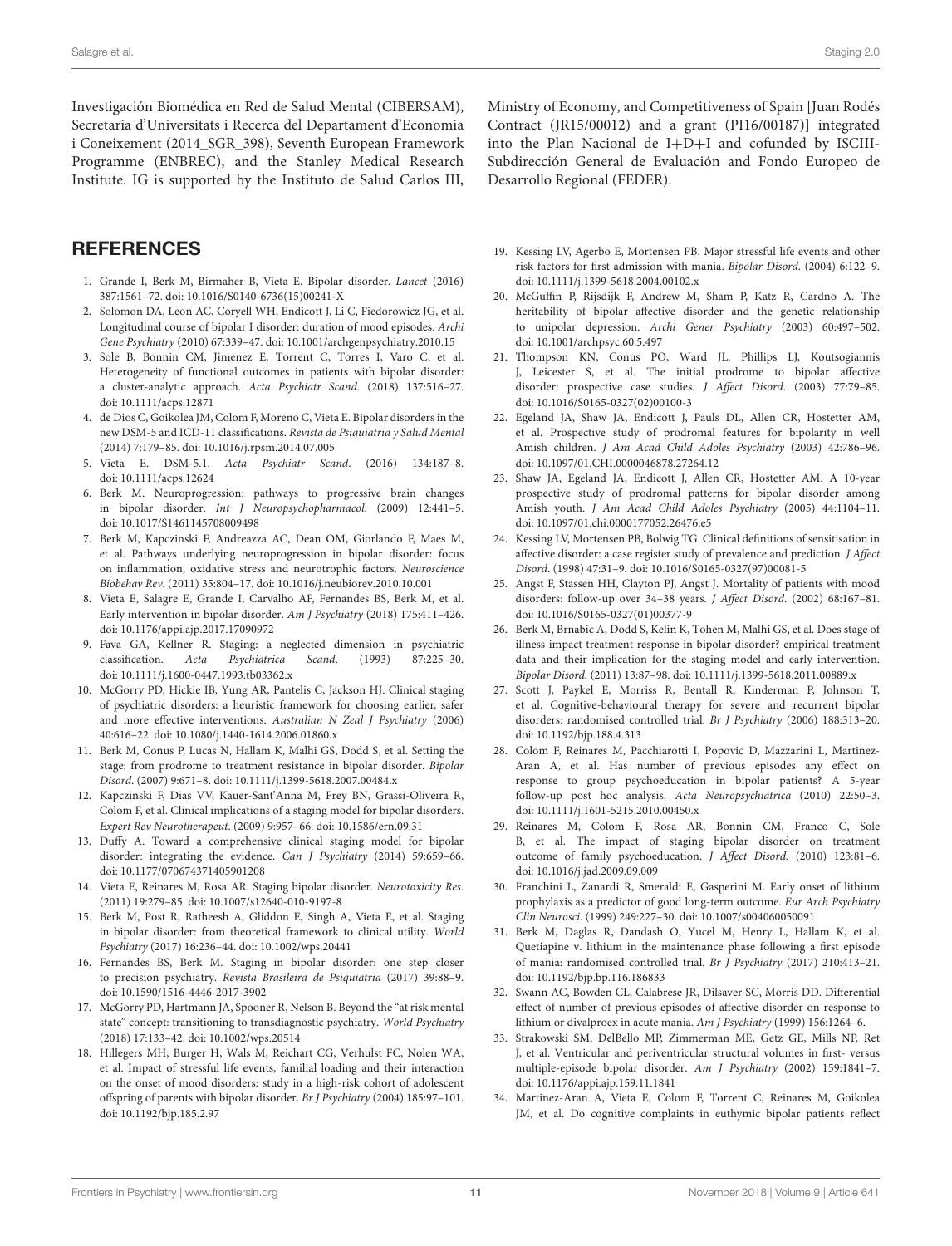objective cognitive impairment? Psychother Psychosomat. (2005) 74:295–302. doi: 10.1159/000086320

- 35. Caspi A, Moffitt TE. Gene-environment interactions in psychiatry: joining forces with neuroscience. Nat Rev Neurosci. (2006) 7:583–90. doi: 10.1038/nrn1925
- 36. Post RM. Kindling and sensitization as models for affective episode recurrence, cyclicity, and tolerance phenomena. Neurosci Biobehav Rev. (2007) 31:858–73. doi: 10.1016/j.neubiorev.2007.04.003
- 37. Kapczinski F, Vieta E, Andreazza AC, Frey BN, Gomes FA, Tramontina J, et al. Allostatic load in bipolar disorder: implications for pathophysiology and treatment. Neurosci Biobehav Rev. (2008) 32:675–92. doi: 10.1016/j.neubiorev.2007.10.005
- 38. McEwen BS. Stress, adaptation, and disease. allostasis and allostatic load. Ann N York Acad Sci. (1998) 840:33–44. doi: 10.1111/j.1749-6632.1998.tb09546.x
- 39. Andreazza AC, Cassini C, Rosa AR, Leite MC, de Almeida LM, Nardin P, et al. Serum S100B and antioxidant enzymes in bipolar patients. J Psychiatric Res. (2007) 41:523–9. doi: 10.1016/j.jpsychires.2006.07.013
- 40. O'Brien SM, Scully P, Scott LV, Dinan TG. Cytokine profiles in bipolar affective disorder: focus on acutely ill patients. J Affect Disord. (2006) 90:263–7. doi: 10.1016/j.jad.2005.11.015
- 41. Gergerlioglu HS, Savas HA, Bulbul F, Selek S, Uz E, Yumru M. Changes in nitric oxide level and superoxide dismutase activity during antimanic treatment. Progress Neuro-Psychopharmacol Biol Psychiatry (2007) 31:697–702. doi: 10.1016/j.pnpbp.2006.12.020
- 42. Ortiz-Dominguez A, Hernandez ME, Berlanga C, Gutierrez-Mora D, Moreno J, Heinze G, et al. Immune variations in bipolar disorder: phasic differences. Bipolar Disord. (2007) 9:596–602. doi: 10.1111/j.1399-5618.2007.00493.x
- 43. Brietzke E, Stertz L, Fernandes BS, Kauer-Sant'anna M, Mascarenhas M, Escosteguy Vargas A, et al. Comparison of cytokine levels in depressed, manic and euthymic patients with bipolar disorder. J Affect Disord. (2009) 116:214–7. doi: 10.1016/j.jad.2008.12.001
- 44. Cunha AB, Frey BN, Andreazza AC, Goi JD, Rosa AR, Goncalves CA, et al. Serum brain-derived neurotrophic factor is decreased in bipolar disorder during depressive and manic episodes. Neurosci Lett. (2006) 398:215–9. doi: 10.1016/j.neulet.2005.12.085
- 45. Machado-Vieira R, Dietrich MO, Leke R, Cereser VH, Zanatto V, Kapczinski F, et al. Decreased plasma brain derived neurotrophic factor levels in unmedicated bipolar patients during manic episode. Biol Psychiatry (2007) 61:142–4. doi: 10.1016/j.biopsych.2006.03.070
- 46. Rosa AR, Frey BN, Andreazza AC, Cereser KM, Cunha AB, Quevedo J, et al. Increased serum glial cell line-derived neurotrophic factor immunocontent during manic and depressive episodes in individuals with bipolar disorder. Neurosci Lett. (2006) 407:146–50. doi: 10.1016/j.neulet.2006. 08.026
- 47. Kauer-Sant'Anna M, Kapczinski F, Andreazza AC, Bond DJ, Lam RW, Young LT, et al. Brain-derived neurotrophic factor and inflammatory markers in patients with early- vs. late-stage bipolar disorder. Int J Neuropsychopharmacol. (2009) 12:447–58. doi: 10.1017/S1461145708009310
- 48. Andreazza AC, Kapczinski F, Kauer-Sant'Anna M, Walz JC, Bond DJ, Goncalves CA, et al. 3-Nitrotyrosine and glutathione antioxidant system in patients in the early and late stages of bipolar disorder. J Psychiatry Neurosci. (2009) 34:263–71.
- 49. Farrow TF, Whitford TJ, Williams LM, Gomes L, Harris AW. Diagnosisrelated regional gray matter loss over two years in first episode schizophrenia and bipolar disorder. Biol Psychiatry (2005) 58:713–23. doi: 10.1016/j.biopsych.2005.04.033
- 50. Koo MS, Levitt JJ, Salisbury DF, Nakamura M, Shenton ME, McCarley RW. A cross-sectional and longitudinal magnetic resonance imaging study of cingulate gyrus gray matter volume abnormalities in first-episode schizophrenia and first-episode affective psychosis. Arch Gener Psychiatry (2008) 65:746–60. doi: 10.1001/archpsyc.65.7.746
- 51. Rosso IM, Killgore WD, Cintron CM, Gruber SA, Tohen M, Yurgelun-Todd DA. Reduced amygdala volumes in first-episode bipolar disorder and correlation with cerebral white matter. Biol Psychiatry (2007) 61:743–9. doi: 10.1016/j.biopsych.2006.07.035
- 52. Moorhead TW, McKirdy J, Sussmann JE, Hall J, Lawrie SM, Johnstone EC, et al. Progressive gray matter loss in patients with bipolar disorder. Biol Psychiatry (2007) 62:894–900. doi: 10.1016/j.biopsych.2007.03.005
- 53. Frey BN, Zunta-Soares GB, Caetano SC, Nicoletti MA, Hatch JP, Brambilla P, et al. Illness duration and total brain gray matter in bipolar disorder: evidence for neurodegeneration? Eur Neuropsychopharmacol. (2008) 18:717–22. doi: 10.1016/j.euroneuro.2008.04.015
- 54. Kapczinski F, Dias VV, Kauer-Sant'Anna M, Brietzke E, Vazquez GH, Vieta E, et al. The potential use of biomarkers as an adjunctive tool for staging bipolar disorder. Progress Neuro-psychopharmacol Biol Psychiatry (2009) 33:1366–71. doi: 10.1016/j.pnpbp.2009.07.027
- 55. Rosa AR, Reinares M, Michalak EE, Bonnin CM, Sole B, Franco C, et al. Functional impairment and disability across mood states in bipolar disorder. Value Health (2010) 13:984–8. doi: 10.1111/j.1524-4733.2010.00768.x
- 56. Rosa AR, Sanchez-Moreno J, Martinez-Aran A, Salamero M, Torrent C, Reinares M, et al. Validity and reliability of the functioning assessment short test (FAST) in bipolar disorder. Clin Pract Epidemiol Mental Health (2007) 3:5. doi: 10.1186/1745-0179-3-5
- 57. Bonnin CM, Martinez-Aran A, Torrent C, Pacchiarotti I, Rosa AR, Franco C, et al. Clinical and neurocognitive predictors of functional outcome in bipolar euthymic patients: a long-term, follow-up study. J Affect Disord. (2010) 121:156–60. doi: 10.1016/j.jad.2009.05.014
- 58. Grof P, Alda M, Grof E, Zvolsky P, Walsh M. Lithium response and genetics of affective disorders. J Affect Disord. (1994) 32:85–95. doi: 10.1016/0165-0327(94)90066-3
- 59. Passmore MJ, Garnham J, Duffy A, MacDougall M, Munro A, Slaney C, et al. Phenotypic spectra of bipolar disorder in responders to lithium versus lamotrigine. Bipolar Disord. (2003) 5:110–4. doi: 10.1034/j.1399-5618.2003.00026.x
- 60. Kruger S, Alda M, Young LT, Goldapple K, Parikh S, Mayberg HS. Risk and resilience markers in bipolar disorder: brain responses to emotional challenge in bipolar patients and their healthy siblings. Am J Psychiatry (2006) 163:257–64. doi: 10.1176/appi.ajp.163.2.257
- 61. Turecki G, Grof P, Grof E, D'Souza V, Lebuis L, Marineau C, et al. Mapping susceptibility genes for bipolar disorder: a pharmacogenetic approach based on excellent response to lithium. Mol Psychiatry (2001) 6:570–8. doi: 10.1038/sj.mp.4000888
- 62. Duffy A, Alda M, Crawford L, Milin R, Grof P. The early manifestations of bipolar disorder: a longitudinal prospective study of the offspring of bipolar parents. Bipolar Disord. (2007) 9:828–38. doi: 10.1111/j.1399-5618.2007.00421.x
- 63. Duffy A, Alda M, Milin R, Grof P. A consecutive series of treated affected offspring of parents with bipolar disorder: is response associated with the clinical profile? Can J Psychiatry. (2007) 52:369–76. doi: 10.1177/070674370705200606
- 64. Duffy A, Horrocks J, Doucette S, Keown-Stoneman C, McCloskey S, Grof P. The developmental trajectory of bipolar disorder. Br J Psychiatry (2014) 204:122–8. doi: 10.1192/bjp.bp.113.126706
- 65. Berk M, Berk L, Dodd S, Cotton S, Macneil C, Daglas R, et al. Stage managing bipolar disorder. Bipolar Disord. (2014) 16:471–7. doi: 10.1111/bdi.12099
- 66. Kapczinski F, Magalhaes PV, Balanza-Martinez V, Dias VV, Frangou S, Gama CS, et al. Staging systems in bipolar disorder: an International Society for Bipolar Disorders Task Force Report. Acta Psychiatrica Scand. (2014) 130:354–63. doi: 10.1111/acps.12305
- 67. Berk M, Berk L, Udina M, Moylan S, Stafford L, Hallam K, et al. Palliative models of care for later stages of mental disorder: maximizing recovery, maintaining hope, and building morale. Australian N Zeal J Psychiatry (2012) 46:92–9. doi: 10.1177/0004867411432072
- 68. Vieta E. Personalised medicine applied to mental health: Precision psychiatry. Revista de Psiquiatria y Salud Mental (2015) 8:117–8. doi: 10.1016/j.rpsm.2015.03.003
- 69. Fernandes BS, Williams LM, Steiner J, Leboyer M, Carvalho AF, Berk M. The new field of 'precision psychiatry'. BMC Med. (2017) 15:80. doi: 10.1186/s12916-017-0849-x
- 70. Berger MF, Mardis ER. The emerging clinical relevance of genomics in cancer medicine. Nat Rev Clin Oncol. (2018) 15:353–65. doi: 10.1038/s41571-018-0002-6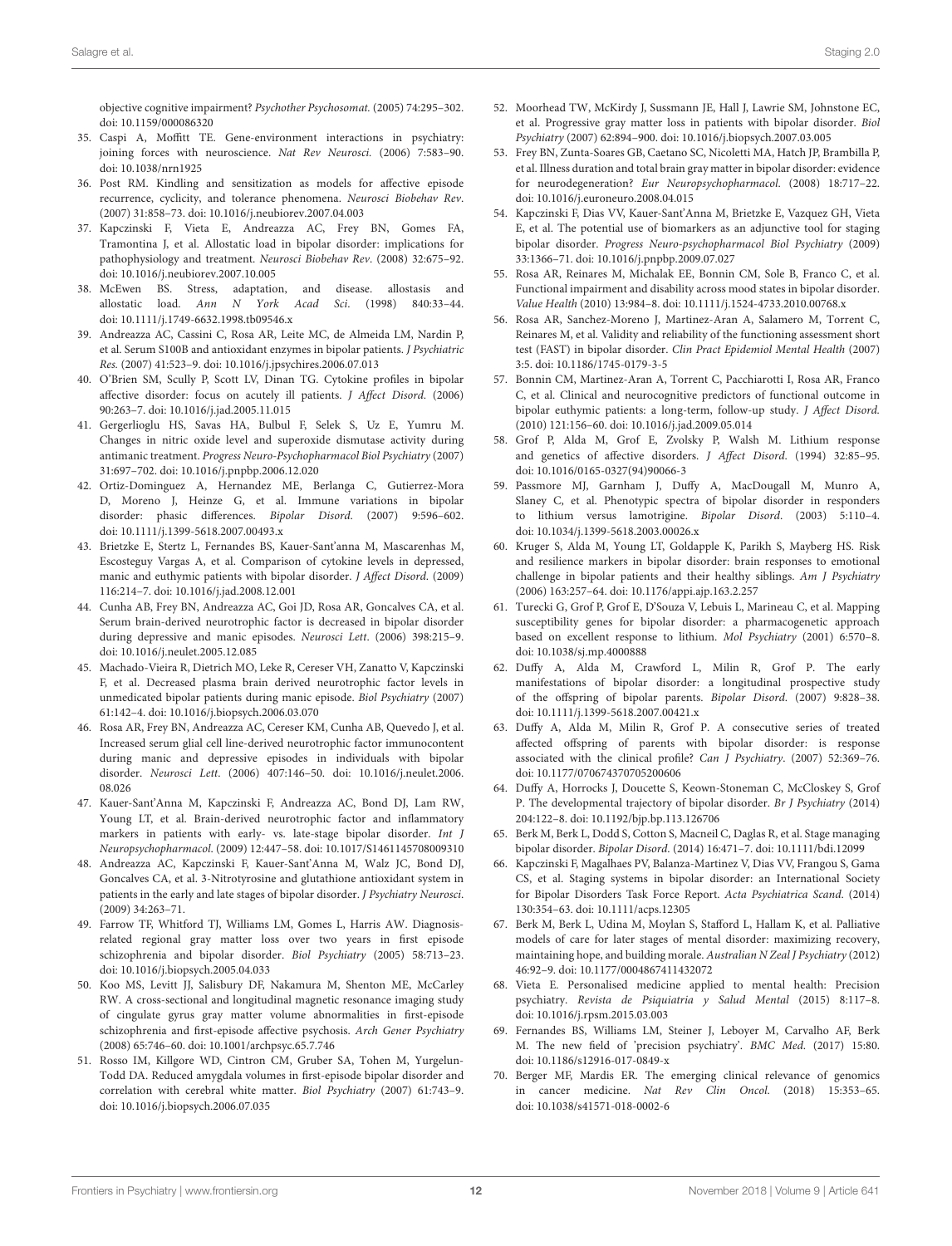- 71. Schulze TG, Alda M, Adli M, Akula N, Ardau R, Bui ET, et al. The International Consortium on Lithium Genetics (ConLiGen): an initiative by the NIMH and IGSLI to study the genetic basis of response to lithium treatment. Neuropsychobiology (2010) 62:72–8. doi: 10.1159/000314708
- 72. Patrick F. Sullivan, Arpana Agrawal, Cynthia M. Bulik, Ole A. Andreassen, Anders D. Børglum, Gerome Breen, et al. Psychiatric genomics: an update and an agenda. Am J Psychiatry (2017) 175:15–27. doi: 10.1176/appi.ajp.2017.17030283
- 73. Hou L, Bergen SE, Akula N, Song J, Hultman CM, Landen M, et al. Genome-wide association study of 40,000 individuals identifies two novel loci associated with bipolar disorder. Hum Mol Genet. (2016) 25:3383–94. doi: 10.1093/hmg/ddw181
- 74. Bipolar Disorder and Schizophrenia Working Group of the Psychiatric Genomics Consortium. Genomic Dissection of Bipolar Disorder and Schizophrenia, Including 28 Subphenotypes. Cell (2018) 173:1705–15.e16. doi: 10.1016/j.cell.2018.05.046
- 75. Fries GR, Li Q, McAlpin B, Rein T, Walss-Bass C, Soares JC, et al. The role of DNA methylation in the pathophysiology and treatment of bipolar disorder. Neurosci Biobehav Rev. (2016) 68:474–88. doi: 10.1016/j.neubiorev.2016.06.010
- 76. Post RM, Altshuler LL, Kupka R, McElroy SL, Frye MA, Rowe M, et al. Verbal abuse, like physical and sexual abuse, in childhood is associated with an earlier onset and more difficult course of bipolar disorder. Bipolar Disord. (2015) 17:323–30. doi: 10.1111/bdi.12268
- 77. Dipnall JF, Pasco JA, Berk M, Williams LJ, Dodd S, Jacka FN, et al. Getting RID of the blues: Formulating a Risk Index for Depression (RID) using structural equation modeling. Australian N Zeal J Psychiatry (2017) 51:1121–33. doi: 10.1177/0004867417726860
- 78. Vieta E, Berk M, Schulze TG, Carvalho AF, Suppes T, Calabrese JR, et al. Bipolar disorders. Nat Rev Dis Primers (2018) 4:18008. doi: 10.1038/nrdp.2018.8
- 79. Hafeman DM, Merranko J, Goldstein TR, Axelson D, Goldstein BI, Monk K, et al. Assessment of a person-level risk calculator to predict new-onset bipolar spectrum disorder in youth at familial risk. JAMA Psychiatry (2017) 74:841–7. doi: 10.1001/jamapsychiatry.2017.1763
- 80. Bzdok D, Altman N, Krzywinski M. Statistics versus machine learning. Nat Methods (2018) 15:233. doi: 10.1038/nmeth.4642
- 81. Luo W, Phung D, Tran T, Gupta S, Rana S, Karmakar C, et al. Guidelines for developing and reporting machine learning predictive models in biomedical research: a multidisciplinary view. J Med Internet Res. (2016) 18:e323. doi: 10.2196/jmir.5870
- 82. Mourao-Miranda J, Oliveira L, Ladouceur CD, Marquand A, Brammer M, Birmaher B, et al. Pattern recognition and functional neuroimaging help to discriminate healthy adolescents at risk for mood disorders from low risk adolescents. PLoS ONE (2012) 7:e29482. doi: 10.1371/journal.pone.0029482
- 83. Foulds JA, Maggo SD, Kennedy MA. Personalised prescribing in psychiatry: has pharmacogenomics delivered on its promise? Aust N Z J Psychiatry (2016) 50:509–10. doi: 10.1177/0004867416640099
- 84. Hou L, Heilbronner U, Degenhardt F, Adli M, Akiyama K, Akula N, et al. Genetic variants associated with response to lithium treatment in bipolar disorder: a genome-wide association study. Lancet (2016) 387:1085–93. doi: 10.1016/S0140-6736(16)00143-4
- 85. Amare AT, Schubert KO, Hou L, Clark SR, Papiol S, Heilbronner U, et al. Association of polygenic score for schizophrenia and hla antigen and inflammation genes with response to lithium in bipolar affective disorder: a genome-wide association study. JAMA Psychiatry (2018) 75:65–74. doi: 10.1001/jamapsychiatry.2017.3433
- 86. Singh AB, Baune BT, Hamilton A, Das P, Outhred T, Morris G, et al. Psychotropic pharmacogenetics - Distraction or destiny? Aust N Z J Psychiatry (2017) 51:665–7. doi: 10.1177/0004867417715687
- 87. Perez V, Salavert A, Espadaler J, Tuson M, Saiz-Ruiz J, Saez-Navarro C, et al. Efficacy of prospective pharmacogenetic testing in the treatment of major depressive disorder: results of a randomized, double-blind clinical trial. BMC Psychiatry (2017) 17:250. doi: 10.1186/s12888-017-1412-1
- 88. Castano-Ramirez OM, Sepulveda-Arias JC, Duica K, Diaz Zuluaga AM, Vargas C, Lopez-Jaramillo C. Inflammatory markers in the staging of bipolar disorder: a systematic review of the literature. Rev Colomb Psiquiatr. (2018) 47:119–28. doi: 10.1016/j.rcp.2017.01.004
- 89. Drapier D, Surguladze S, Marshall N, Schulze K, Fern A, Hall MH, et al. Genetic liability for bipolar disorder is characterized by excess frontal activation in response to a working memory task. Biol Psychiatry (2008) 64:513–20. doi: 10.1016/j.biopsych.2008.04.038
- 90. Ladouceur CD, Diwadkar VA, White R, Bass J, Birmaher B, Axelson DA, et al. Fronto-limbic function in unaffected offspring at familial risk for bipolar disorder during an emotional working memory paradigm. Dev Cogn Neurosci. (2013) 5:185–96. doi: 10.1016/j.dcn.2013.03.004
- 91. McDonald C. Brain structural effects of psychopharmacological treatment in bipolar disorder. Curr Neuropharmacol. (2015) 13:445–57. doi: 10.2174/1570159X13666150403231654
- 92. Redlich R, Almeida JJ, Grotegerd D, Opel N, Kugel H, Heindel W, et al. Brain morphometric biomarkers distinguishing unipolar and bipolar depression. A voxel-based morphometry-pattern classification approach. JAMA Psychiatry (2014) 71:1222–30. doi: 10.1001/jamapsychiatry.2014.1100
- 93. Fernandes BS, Gama CS, Kauer-Sant'Anna M, Lobato MI, Belmonte-de-Abreu P, Kapczinski F. Serum brain-derived neurotrophic factor in bipolar and unipolar depression: a potential adjunctive tool for differential diagnosis. J Psychiatr Res. (2009) 43:1200–4. doi: 10.1016/j.jpsychires.2009.04.010
- 94. Li Z, Zhang C, Fan J, Yuan C, Huang J, Chen J, et al. Brain-derived neurotrophic factor levels and bipolar disorder in patients in their first depressive episode: 3-year prospective longitudinal study. Br J Psychiatry (2014) 205:29–35. doi: 10.1192/bjp.bp.113.134064
- 95. Nuernberg GL, Aguiar B, Bristot G, Fleck MP, Rocha NS. Brain-derived neurotrophic factor increase during treatment in severe mental illness inpatients. Transl Psychiatry (2016) 6:e985. doi: 10.1038/tp.2016.227
- 96. Sigitova E, Fisar Z, Hroudova J, Cikankova T, Raboch J. Biological hypotheses and biomarkers of bipolar disorder. Psychiatry Clin Neurosci. (2017) 71:77–103. doi: 10.1111/pcn.12476
- 97. Duffy A, Lewitzka U, Doucette S, Andreazza A, Grof P. Biological indicators of illness risk in offspring of bipolar parents: targeting the hypothalamicpituitary-adrenal axis and immune system. Early Interv Psychiatry (2012) 6:128–37. doi: 10.1111/j.1751-7893.2011.00323.x
- 98. Ellenbogen MA, Hodgins S, Linnen AM, Ostiguy CS. Elevated daytime cortisol levels: a biomarker of subsequent major affective disorder? J Affect Disord. (2011) 132:265–9. doi: 10.1016/j.jad.2011.01.007
- 99. Grande I, Magalhaes PV, Chendo I, Stertz L, Panizutti B, Colpo GD, et al. Staging bipolar disorder: clinical, biochemical, and functional correlates. Acta Psychiatr Scand. (2014) 129:437–44. doi: 10.1111/acps.12268
- 100. Tatay-Manteiga A, Balanza-Martinez V, Bristot G, Tabares-Seisdedos R, Kapczinski F, Cauli O. Clinical staging and serum cytokines in bipolar patients during euthymia. Prog Neuropsychopharmacol Biol Psychiatry (2017) 77:194–201. doi: 10.1016/j.pnpbp.2017.04.028
- 101. Soeiro-de-Souza MG, Andreazza AC, Carvalho AF, Machado-Vieira R, Young LT, Moreno RA. Number of manic episodes is associated with elevated DNA oxidation in bipolar I disorder. Int J Neuropsychopharmacol. (2013) 16:1505–12. doi: 10.1017/S1461145713000047
- 102. Hatch JK, Scola G, Olowoyeye O, Collins JE, Andreazza AC, Moody A, et al. Inflammatory markers and brain-derived neurotrophic factor as potential bridges linking bipolar disorder and cardiovascular risk among adolescents. J Clin Psychiatry (2017) 78:e286-e93. doi: 10.4088/JCP.16m10762
- 103. Powell TR, Dima D, Frangou S, Breen G. Telomere Length and Bipolar Disorder. Neuropsychopharmacology (2018) 43:445–53. doi: 10.1038/npp.2017.125
- 104. de Melo LGP, Nunes SOV, Anderson G, Vargas HO, Barbosa DS, Galecki P, et al. Shared metabolic and immune-inflammatory, oxidative and nitrosative stress pathways in the metabolic syndrome and mood disorders. Prog Neuropsychopharmacol Biol Psychiatry (2017) 78:34–50. doi: 10.1016/j.pnpbp.2017.04.027
- 105. Barbe-Tuana FM, Parisi MM, Panizzutti BS, Fries GR, Grun LK, Guma FT, et al. Shortened telomere length in bipolar disorder: a comparison of the early and late stages of disease. Rev Bras Psiquiatr. (2016) 38:281–6. doi: 10.1590/1516-4446-2016-1910
- 106. Rosenblat JD, McIntyre RS. Bipolar disorder and immune dysfunction: epidemiological findings, proposed pathophysiology and clinical implications. Brain Sci. (2017) 7:E144. doi: 10.3390/brainsci7110144
- 107. Fernandes BS, Steiner J, Molendijk ML, Dodd S, Nardin P, Goncalves CA, et al. C-reactive protein concentrations across the mood spectrum in bipolar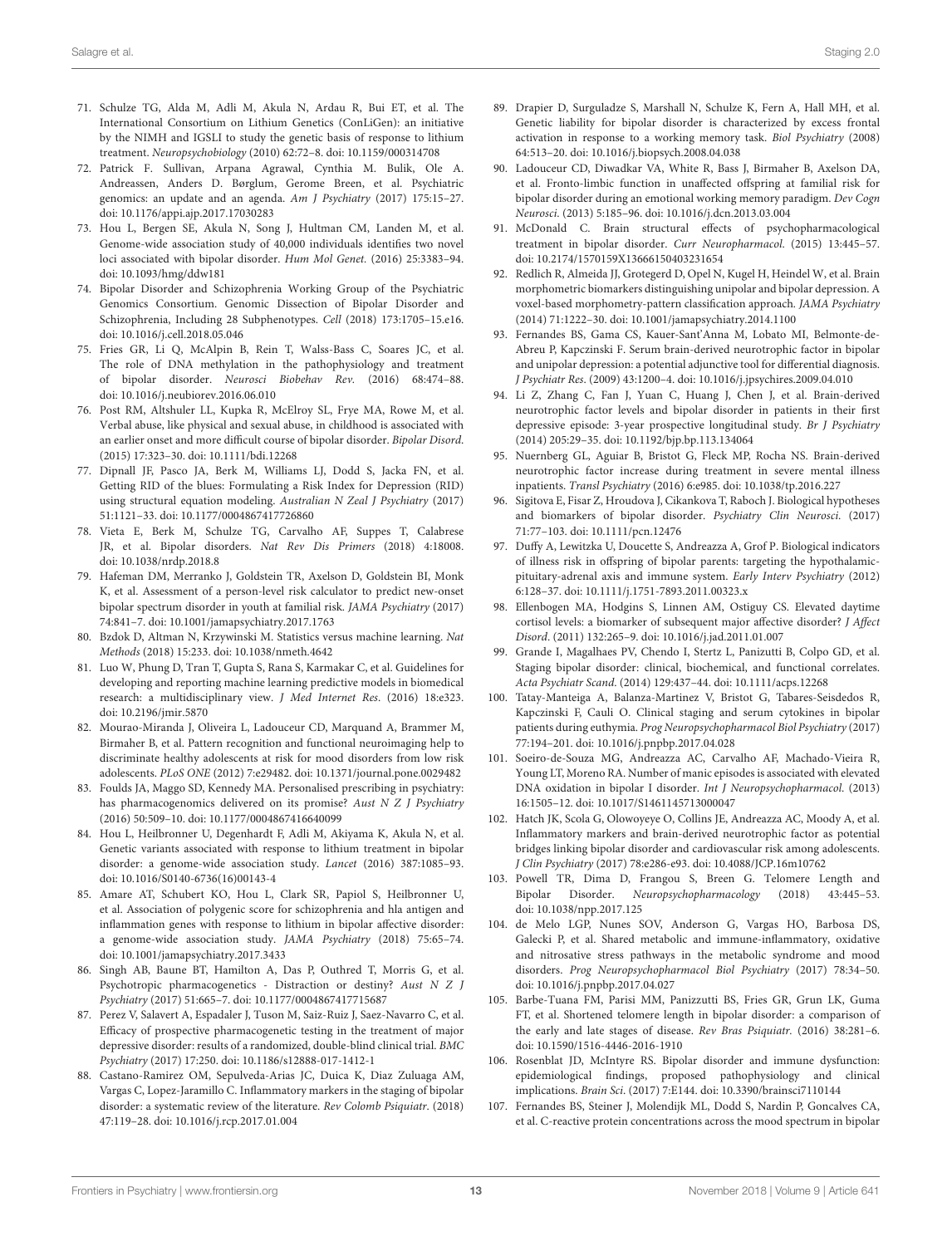disorder: a systematic review and meta-analysis. Lancet Psychiatry (2016) 3:1147–56. doi: 10.1016/S2215-0366(16)30370-4

- 108. Miskowiak KW, Burdick KE, Martinez-Aran A, Bonnin CM, Bowie CR, Carvalho AF, et al. Assessing and addressing cognitive impairment in bipolar disorder: the International society for bipolar disorders targeting cognition task force recommendations for clinicians. Bipolar Disord. (2018) 20:184–94. doi: 10.1111/bdi.12595
- 109. Stern Y. What is cognitive reserve? Theory and research application of the reserve concept. J Int Neuropsychol Soc. (2002) 8:448–60. doi: 10.1017/S1355617702813248
- 110. Grande I, Sanchez-Moreno J, Sole B, Jimenez E, Torrent C, Bonnin CM, et al. High cognitive reserve in bipolar disorders as a moderator of neurocognitive impairment. J Affect Disord. (2017) 208:621–7. doi: 10.1016/j.jad.2016.10.012
- 111. Anaya C, Torrent C, Caballero FF, Vieta E, Bonnin Cdel M, Ayuso-Mateos JL. Cognitive reserve in bipolar disorder: relation to cognition, psychosocial functioning and quality of life. Acta Psychiatr Scand. (2016) 133:386–98. doi: 10.1111/acps.12535
- 112. Amoretti S CB, Torrent C, Mezquida G, Lobo A, González-Pinto A, Parellada M, et al. Cognitive reserve as an outcome predictor: first-episode affective versus non-affective psychosis Acta Psychiatr Scand. (2018) 138:441–55. doi: 10.1111/acps.12949
- 113. Roux P, Raust A, Cannavo AS, Aubin V, Aouizerate B, Azorin JM, et al. Cognitive profiles in euthymic patients with bipolar disorders: results from the FACE-BD cohort. Bipolar Disord. (2017) 19:146–53. doi: 10.1111/bdi.12485
- 114. Varo C, Jimenez E, Sole B, Bonnin CM, Torrent C, Valls E, et al. Social cognition in bipolar disorder: focus on emotional intelligence. J Aff Disord. (2017) 217:210–7. doi: 10.1016/j.jad.2017.04.012
- 115. Jimenez E, Sole B, Arias B, Mitjans M, Varo C, Reinares M, et al. Characterizing decision-making and reward processing in bipolar disorder: a cluster analysis. Eur Neuropsychopharmacol. (2018) 28:863–74. doi: 10.1016/j.euroneuro.2018.04.001
- 116. Cotrena C, Damiani Branco L, Ponsoni A, Milman Shansis F, Paz Fonseca R. Neuropsychological clustering in bipolar and major depressive disorder. J Int Neuropsychol Soc. (2017) 23:584–93. doi: 10.1017/S1355617717000418
- 117. Miskowiak KW, Ott CV, Petersen JZ, Kessing LV. Systematic review of randomized controlled trials of candidate treatments for cognitive impairment in depression and methodological challenges in the field. Eur Neuropsychopharmacol. (2016) 26:1845–67. doi: 10.1016/j.euroneuro.2016.09.641
- 118. Rosa AR, Magalhaes PV, Czepielewski L, Sulzbach MV, Goi PD, Vieta E, et al. Clinical staging in bipolar disorder: focus on cognition and functioning. J Clin Psychiatry (2014) 75:e450–6. doi: 10.4088/JCP.13m08625
- 119. Reinares M, Papachristou E, Harvey P, Mar Bonnin C, Sanchez-Moreno J, Torrent C, et al. Towards a clinical staging for bipolar disorder: defining patient subtypes based on functional outcome. J Affect Disord. (2013) 144:65–71. doi: 10.1016/j.jad.2012.06.005
- 120. Popovic D, Reinares M, Goikolea JM, Bonnin CM, Gonzalez-Pinto A, Vieta E. Polarity index of pharmacological agents used for maintenance treatment of bipolar disorder. Eur. Neuropsychopharmacol. (2012) 22:339–46. doi: 10.1016/j.euroneuro.2011.09.008
- 121. Jimenez E, Arias B, Mitjans M, Goikolea JM, Ruiz V, Brat M, et al. Clinical features, impulsivity, temperament and functioning and their role in suicidality in patients with bipolar disorder. Acta Psychiatrica Scand. (2016) 133:266–76. doi: 10.1111/acps.12548
- 122. van Os J, Verhagen S, Marsman A, Peeters F, Bak M, Marcelis M, et al. The experience sampling method as an mHealth tool to support self-monitoring, self-insight, and personalized health care in clinical practice. Depression Anxiety (2017) 34:481–93. doi: 10.1002/da.22647
- 123. Abdullah S, Matthews M, Frank E, Doherty G, Gay G, Choudhury T. Automatic detection of social rhythms in bipolar disorder. J Am Med Informatics Assoc. (2016) 23:538–43. doi: 10.1093/jamia/ocv200
- 124. Faurholt-Jepsen M, Busk J, Frost M, Vinberg M, Christensen EM, Winther O, et al. Voice analysis as an objective state marker in bipolar disorder. Transl Psychiatry (2016) 6:e856. doi: 10.1038/tp.2016.123
- 125. Hidalgo-Mazzei D, Mateu A, Reinares M, Murru A, Del Mar Bonnin C, Varo C, et al. Psychoeducation in bipolar disorder with a SIMPLe smartphone

application: Feasibility, acceptability and satisfaction. J Affect Disord. (2016) 200:58–66. doi: 10.1016/j.jad.2016.04.042

- 126. Hidalgo-Mazzei D, Reinares M, Mateu A, Juruena MF, Young AH, Perez-Sola V, et al. Is a SIMPLe smartphone application capable of improving biological rhythms in bipolar disorder? J Affect Disord. (2017) 223:10–6. doi: 10.1016/j.jad.2017.07.028
- 127. Passos IC, Mwangi B, Cao B, Hamilton JE, Wu MJ, Zhang XY, et al. Identifying a clinical signature of suicidality among patients with mood disorders: A pilot study using a machine learning approach. J Affect Disord. (2016) 193:109–16. doi: 10.1016/j.jad.2015.12.066
- 128. Tran T, Luo W, Phung D, Harvey R, Berk M, Kennedy RL, et al. Risk stratification using data from electronic medical records better predicts suicide risks than clinician assessments. BMC Psychiatry (2014) 14:76. doi: 10.1186/1471-244X-14-76
- 129. Salvadore G, Quiroz JA, Machado-Vieira R, Henter ID, Manji HK, Zarate CA, Jr. The neurobiology of the switch process in bipolar disorder: a review. J Clin Psychiatry. (2010) 71:1488–501. doi: 10.4088/JCP.09r05259gre
- 130. Bonnin CM, Yatham LN, Michalak EE, Martinez-Aran A, Dhanoa T, Torres I, et al. Psychometric properties of the well-being index (WHO-5) spanish version in a sample of euthymic patients with bipolar disorder. J Affect Disord. (2018) 228:153–9. doi: 10.1016/j.jad.2017.12.006
- 131. https://www.collinsdictionary.com/dictionary/english/prodrome.
- 132. Lin A, Wood SJ, Nelson B, Beavan A, McGorry P, Yung AR. Outcomes of nontransitioned cases in a sample at ultra-high risk for psychosis. Am J Psychiatry (2015) 172:249–58. doi: 10.1176/appi.ajp.2014.13030418
- 133. Arango C, Diaz-Caneja CM, McGorry PD, Rapoport J, Sommer IE, Vorstman JA, et al. Preventive strategies for mental health. Lancet Psychiatry (2018) 5:591–604. doi: 10.1016/S2215-0366(18)30057-9
- 134. Vieta E. Staging and psychosocial early intervention in bipolar disorder. Lancet Psychiatry (2015) 2:483–5. doi: 10.1016/S2215-0366(15)00205-9
- 135. Amoretti S, Bernardo M, Bonnin CM, Bioque M, Cabrera B, Mezquida G, et al. The impact of cognitive reserve in the outcome of first-episode psychoses: 2-year follow-up study. Eur Neuropsychopharmacol. (2016) 26:1638–48. doi: 10.1016/j.euroneuro.2016.07.003
- 136. Sole B, Jimenez E, Torrent C, Reinares M, Bonnin CDM, Torres I, et al. Cognitive impairment in bipolar disorder: treatment and prevention strategies. Int J Neuropsychopharmacol. (2017) 20:670–80. doi: 10.1093/ijnp/pyx032
- 137. Salvatore P, Baldessarini RJ, Tohen M, Khalsa HM, Sanchez-Toledo JP, Zarate CA, Jr, et al. McLean-Harvard International First-Episode Project: two-year stability of ICD-10 diagnoses in 500 first-episode psychotic disorder patients. J Clin Psychiatry (2011) 72:183–93. doi: 10.4088/JCP.09m05311yel
- 138. Goldsmith DR, Rapaport MH, Miller BJ. A meta-analysis of blood cytokine network alterations in psychiatric patients: comparisons between schizophrenia, bipolar disorder and depression. Mol Psychiatry (2016) 21:1696–709. doi: 10.1038/mp.2016.3
- 139. Scott J, Etain B, Bellivier F. Can an Integrated Science Approach to Precision medicine research improve lithium treatment in bipolar disorders? Front Psychiatry (2018) 9:360. doi: 10.3389/fpsyt.2018.00360
- 140. Ritter PS, Schwabedal J, Brandt M, Schrempf W, Brezan F, Krupka A, et al. Sleep spindles in bipolar disorder - a comparison to healthy control subjects. Acta Psychiatrica Scand. (2018) 138:163–72. doi: 10.1111/acps.12924
- 141. Ryu E, Nassan M, Jenkins GD, Armasu SM, Andreazza A, McElroy SL, et al. A genome-wide search for bipolar disorder risk loci modified by mitochondrial genome variation. Mol Neuropsychiatry (2018) 3:125–34. doi: 10.1159/000464444
- 142. Chung Y, Addington J, Bearden CE, Cadenhead K, Cornblatt B, Mathalon DH, et al. Use of machine learning to determine deviance in neuroanatomical maturity associated with future psychosis in youths at clinically high risk. JAMA Psychiatry (2018) 75:960–8. doi: 10.1001/jamapsychiatry.2018.154
- 143. Duffy A, Malhi GS, Grof P. Do the trajectories of bipolar disorder and schizophrenia follow a universal staging model? Can J Psychiatry (2017) 62:115–22. doi: 10.1177/0706743716649189
- 144. Cadiz F, Gormaz JG, Burotto M. Breast cancer staging: is TNM ready to evolve? J Global Oncol. (2018) 4:1–3. doi: 10.1200/JGO.17.00004
- 145. Salari P, Larijani B. Ethical issues surrounding personalized medicine: a literature review. Acta Medica Iranica (2017) 55:209–17.